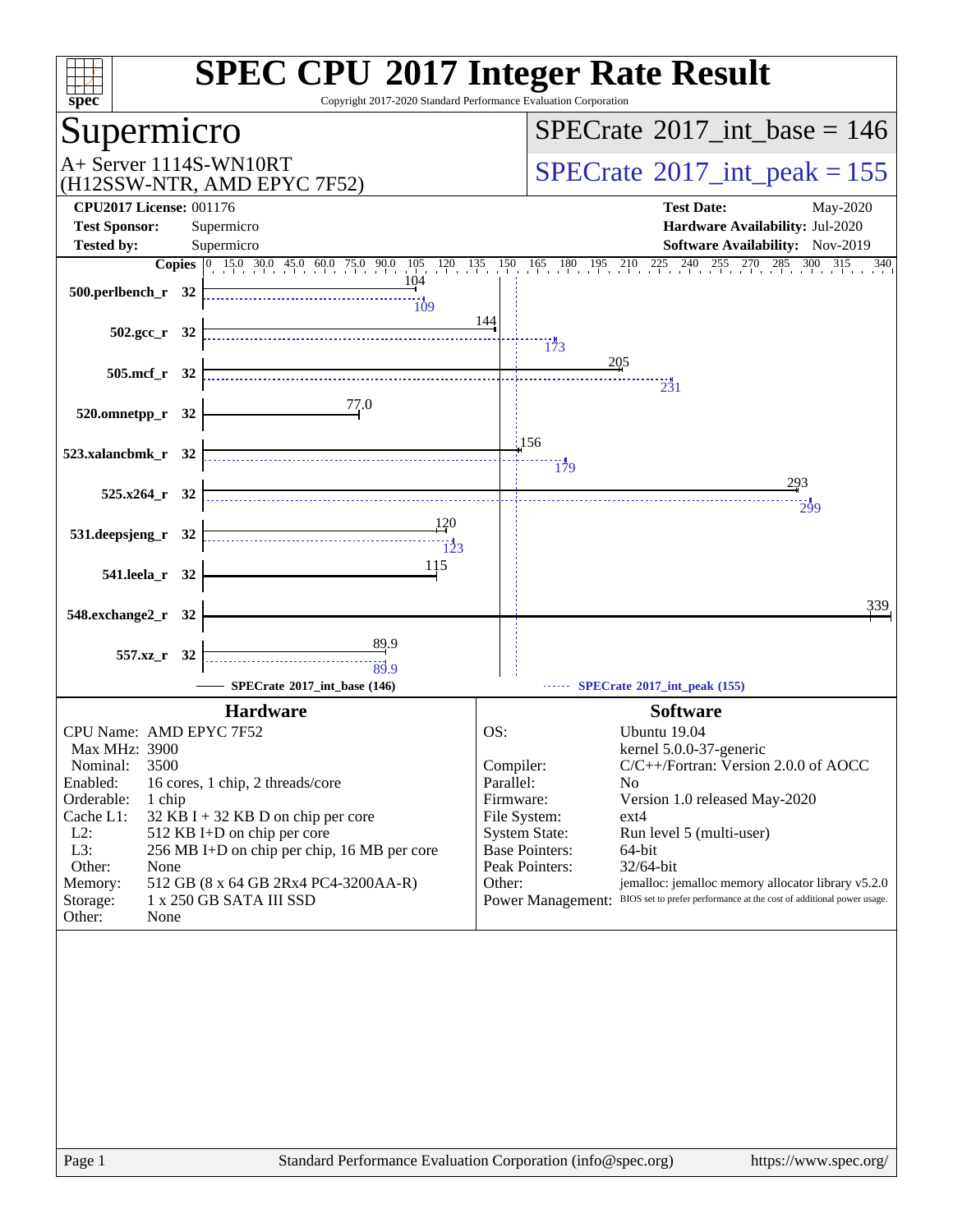

Copyright 2017-2020 Standard Performance Evaluation Corporation

#### Supermicro

(H12SSW-NTR, AMD EPYC 7F52)

### $SPECTate$ <sup>®</sup>[2017\\_int\\_base =](http://www.spec.org/auto/cpu2017/Docs/result-fields.html#SPECrate2017intbase) 146

### $A+$  Server 1114S-WN10RT  $\begin{array}{c} \text{SPECrate} \text{\textdegree}2017\_int\_peak = 155 \\ \text{SPECrate} \text{\textdegree}2017\_int\_peak = 155 \end{array}$  $\begin{array}{c} \text{SPECrate} \text{\textdegree}2017\_int\_peak = 155 \\ \text{SPECrate} \text{\textdegree}2017\_int\_peak = 155 \end{array}$  $\begin{array}{c} \text{SPECrate} \text{\textdegree}2017\_int\_peak = 155 \\ \text{SPECrate} \text{\textdegree}2017\_int\_peak = 155 \end{array}$

**[CPU2017 License:](http://www.spec.org/auto/cpu2017/Docs/result-fields.html#CPU2017License)** 001176 **[Test Date:](http://www.spec.org/auto/cpu2017/Docs/result-fields.html#TestDate)** May-2020 **[Test Sponsor:](http://www.spec.org/auto/cpu2017/Docs/result-fields.html#TestSponsor)** Supermicro **[Hardware Availability:](http://www.spec.org/auto/cpu2017/Docs/result-fields.html#HardwareAvailability)** Jul-2020 **[Tested by:](http://www.spec.org/auto/cpu2017/Docs/result-fields.html#Testedby)** Supermicro **[Software Availability:](http://www.spec.org/auto/cpu2017/Docs/result-fields.html#SoftwareAvailability)** Nov-2019

#### **[Results Table](http://www.spec.org/auto/cpu2017/Docs/result-fields.html#ResultsTable)**

|                                          | <b>Base</b>   |                |       |                |              | <b>Peak</b>    |       |               |                |              |                |              |                |              |
|------------------------------------------|---------------|----------------|-------|----------------|--------------|----------------|-------|---------------|----------------|--------------|----------------|--------------|----------------|--------------|
| <b>Benchmark</b>                         | <b>Copies</b> | <b>Seconds</b> | Ratio | <b>Seconds</b> | <b>Ratio</b> | <b>Seconds</b> | Ratio | <b>Copies</b> | <b>Seconds</b> | <b>Ratio</b> | <b>Seconds</b> | <b>Ratio</b> | <b>Seconds</b> | <b>Ratio</b> |
| $500$ .perlbench r                       | 32            | 488            | 104   | 488            | 104          | 486            | 105   | 32            | 467            | 109          | 467            | 109          | 468            | 109          |
| $502.\text{gcc}$ r                       | 32            | 316            | 143   | 315            | 144          | 314            | 144   | 32            | 262            | 173          | 260            | 74           | 261            | <b>173</b>   |
| $505$ .mcf r                             | 32            | 253            | 205   | 251            | 206          | 252            | 205   | 32            | 224            | 231          | 224            | 231          | 224            | 231          |
| 520.omnetpp_r                            | 32            | 547            | 76.7  | 545            | 77.0         | 544            | 77.2  | 32            | 547            | 76.7         | 545            | 77.0         | 544            | 77.2         |
| 523.xalancbmk r                          | 32            | 218            | 155   | 217            | 156          | 216            | 157   | 32            | 189            | 179          | 190            | 178          | 189            | .79          |
| 525.x264 r                               | 32            | 191            | 293   | 191            | 293          | 191            | 293   | 32            | 187            | 300          | 187            | 299          | 187            | 299          |
| 531.deepsjeng_r                          | 32            | 306            | 120   | 319            | 115          | 306            | 120   | 32            | 297            | 123          | 297            | 123          | 297            | 123          |
| 541.leela r                              | 32            | 461            | 115   | 461            | 115          | 461            | 115   | 32            | 461            | 115          | 461            | 115          | 461            | 115          |
| 548.exchange2 r                          | 32            | 255            | 329   | 247            | 339          | 247            | 339   | 32            | 255            | 329          | 247            | <b>339</b>   | 247            | 339          |
| $557.xz$ r                               | 32            | 384            | 89.9  | 385            | 89.9         | 384            | 89.9  | 32            | 384            | 90.0         | 384            | 89.9         | 384            | 89.9         |
| $SPECrate^{\circ}2017$ int base =<br>146 |               |                |       |                |              |                |       |               |                |              |                |              |                |              |

**[SPECrate](http://www.spec.org/auto/cpu2017/Docs/result-fields.html#SPECrate2017intpeak)[2017\\_int\\_peak =](http://www.spec.org/auto/cpu2017/Docs/result-fields.html#SPECrate2017intpeak) 155**

Results appear in the [order in which they were run.](http://www.spec.org/auto/cpu2017/Docs/result-fields.html#RunOrder) Bold underlined text [indicates a median measurement.](http://www.spec.org/auto/cpu2017/Docs/result-fields.html#Median)

#### **[Compiler Notes](http://www.spec.org/auto/cpu2017/Docs/result-fields.html#CompilerNotes)**

The AMD64 AOCC Compiler Suite is available at <http://developer.amd.com/amd-aocc/>

#### **[Submit Notes](http://www.spec.org/auto/cpu2017/Docs/result-fields.html#SubmitNotes)**

The config file option 'submit' was used. 'numactl' was used to bind copies to the cores. See the configuration file for details.

#### **[Operating System Notes](http://www.spec.org/auto/cpu2017/Docs/result-fields.html#OperatingSystemNotes)**

'ulimit -s unlimited' was used to set environment stack size 'ulimit -l 2097152' was used to set environment locked pages in memory limit

runcpu command invoked through numactl i.e.: numactl --interleave=all runcpu <etc>

Set dirty\_ratio=8 to limit dirty cache to 8% of memory Set swappiness=1 to swap only if necessary Set zone\_reclaim\_mode=1 to free local node memory and avoid remote memory sync then drop\_caches=3 to reset caches before invoking runcpu

dirty\_ratio, swappiness, zone\_reclaim\_mode and drop\_caches were all set using privileged echo (e.g. echo 1 > /proc/sys/vm/swappiness).

Transparent huge pages set to 'always' for this run (OS default)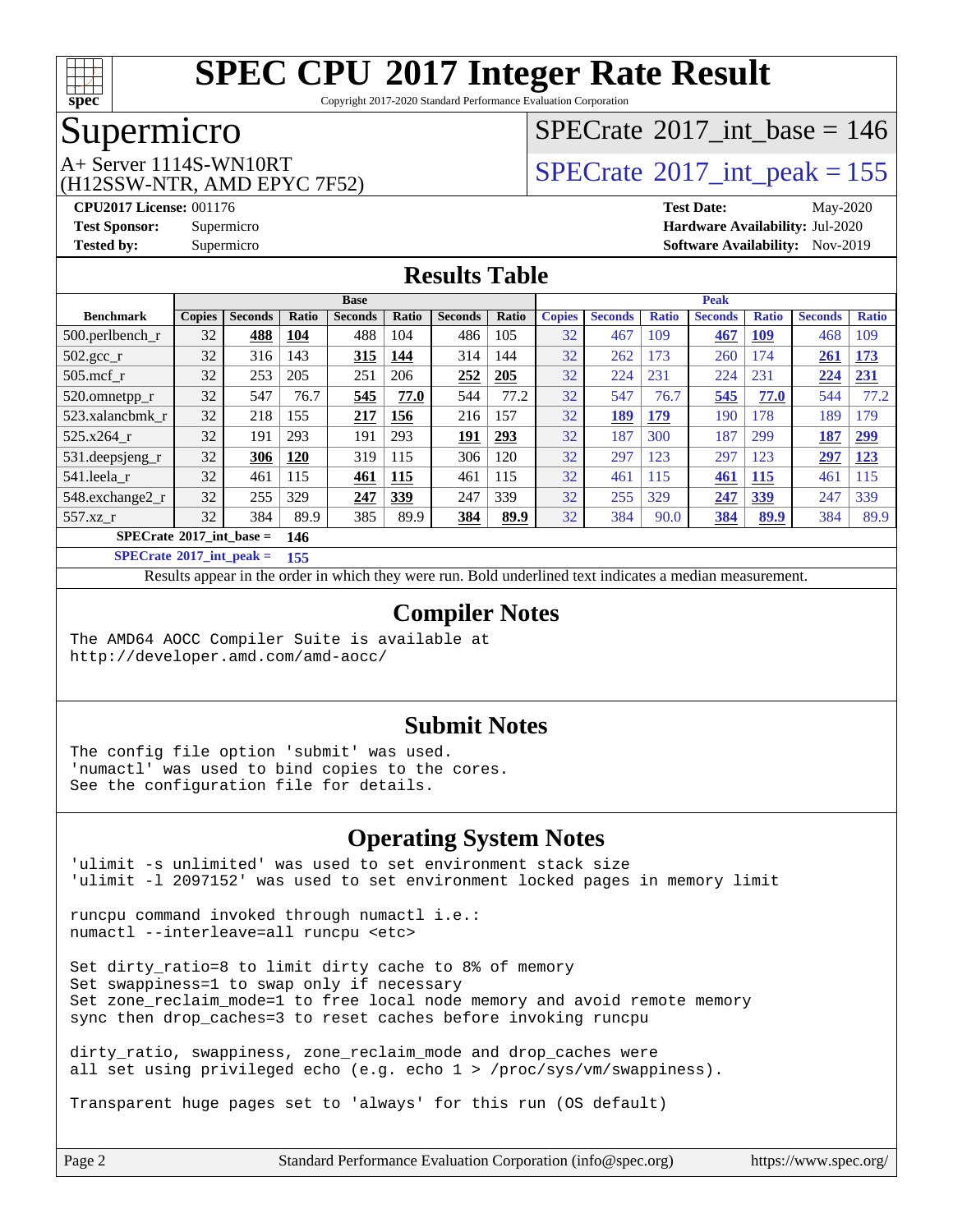

Copyright 2017-2020 Standard Performance Evaluation Corporation

#### Supermicro

 $SPECrate$ <sup>®</sup>[2017\\_int\\_base =](http://www.spec.org/auto/cpu2017/Docs/result-fields.html#SPECrate2017intbase) 146

(H12SSW-NTR, AMD EPYC 7F52)

A+ Server 1114S-WN10RT<br>(H12SSW NTP AMD ERVC 7E52)

**[CPU2017 License:](http://www.spec.org/auto/cpu2017/Docs/result-fields.html#CPU2017License)** 001176 **[Test Date:](http://www.spec.org/auto/cpu2017/Docs/result-fields.html#TestDate)** May-2020 **[Test Sponsor:](http://www.spec.org/auto/cpu2017/Docs/result-fields.html#TestSponsor)** Supermicro **[Hardware Availability:](http://www.spec.org/auto/cpu2017/Docs/result-fields.html#HardwareAvailability)** Jul-2020 **[Tested by:](http://www.spec.org/auto/cpu2017/Docs/result-fields.html#Testedby)** Supermicro **[Software Availability:](http://www.spec.org/auto/cpu2017/Docs/result-fields.html#SoftwareAvailability)** Nov-2019

#### **[Environment Variables Notes](http://www.spec.org/auto/cpu2017/Docs/result-fields.html#EnvironmentVariablesNotes)**

Environment variables set by runcpu before the start of the run: LD\_LIBRARY\_PATH = "/root/amd\_rate\_aocc200\_rome\_C\_lib/64;/root/amd\_rate\_aocc200\_rome\_C\_lib/ 32:" MALLOC\_CONF = "retain:true"

#### **[General Notes](http://www.spec.org/auto/cpu2017/Docs/result-fields.html#GeneralNotes)**

Binaries were compiled on a system with 2x AMD EPYC 7601 CPU + 512GB Memory using Fedora 26

NA: The test sponsor attests, as of date of publication, that CVE-2017-5754 (Meltdown) is mitigated in the system as tested and documented. Yes: The test sponsor attests, as of date of publication, that CVE-2017-5753 (Spectre variant 1) is mitigated in the system as tested and documented. Yes: The test sponsor attests, as of date of publication, that CVE-2017-5715 (Spectre variant 2) is mitigated in the system as tested and documented.

jemalloc: configured and built with GCC v9.1.0 in Ubuntu 19.04 with -O3 -znver2 -flto jemalloc 5.2.0 is available here: <https://github.com/jemalloc/jemalloc/releases/download/5.2.0/jemalloc-5.2.0.tar.bz2>

#### **[Platform Notes](http://www.spec.org/auto/cpu2017/Docs/result-fields.html#PlatformNotes)**

BIOS Settings: Determinism Control = Manual Determinism Slider = Power  $APBDIS = 1$ NUMA Nodes Per Socket = NPS4 Sysinfo program /root/bin/sysinfo Rev: r6365 of 2019-08-21 295195f888a3d7edb1e6e46a485a0011 running on steven Wed May 27 10:02:16 2020 SUT (System Under Test) info as seen by some common utilities. For more information on this section, see <https://www.spec.org/cpu2017/Docs/config.html#sysinfo> From /proc/cpuinfo model name : AMD EPYC 7F52 16-Core Processor 1 "physical id"s (chips) 32 "processors" cores, siblings (Caution: counting these is hw and system dependent. The following excerpts from /proc/cpuinfo might not be reliable. Use with caution.) cpu cores : 16 **(Continued on next page)**

Page 3 Standard Performance Evaluation Corporation [\(info@spec.org\)](mailto:info@spec.org) <https://www.spec.org/>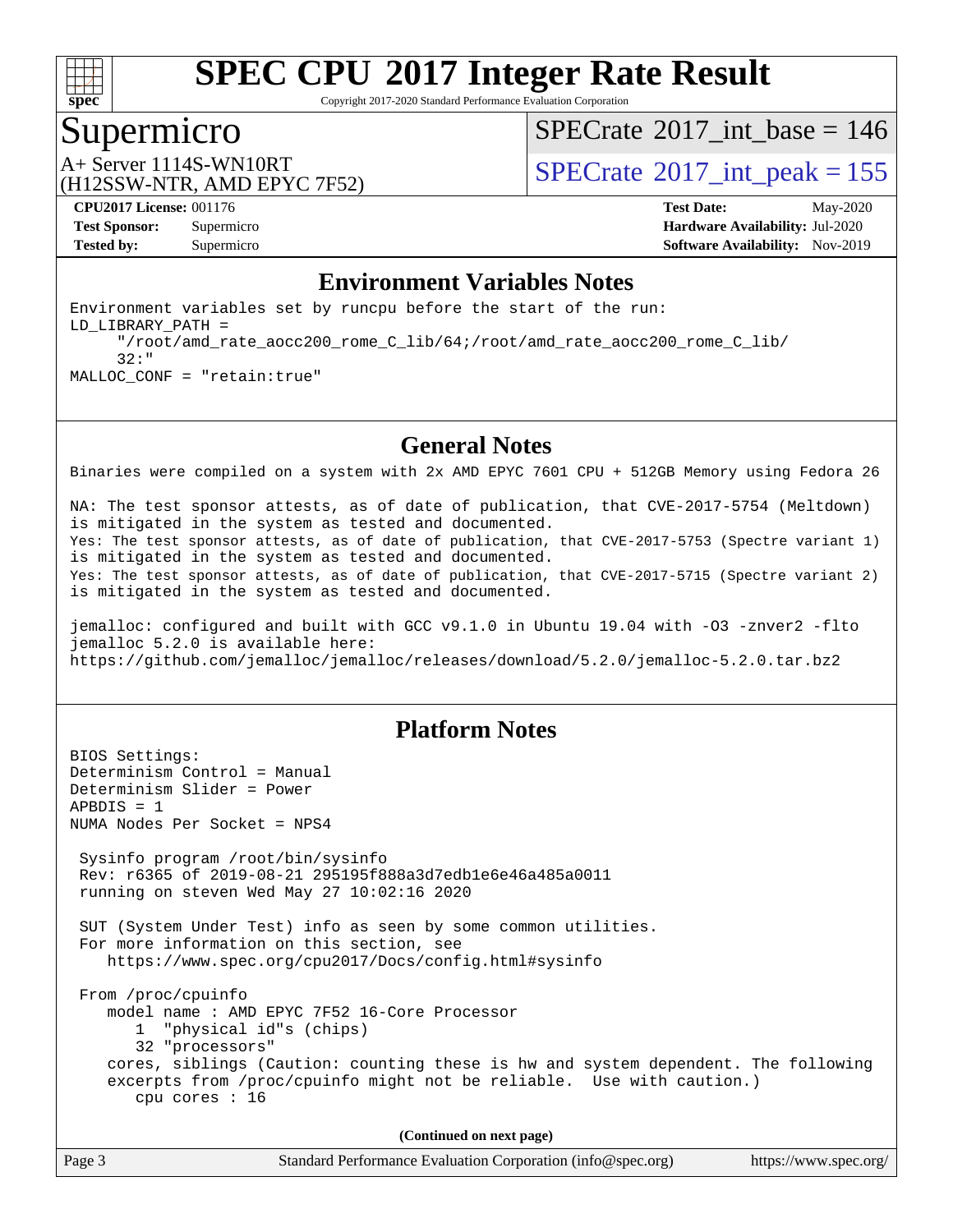

Copyright 2017-2020 Standard Performance Evaluation Corporation

### Supermicro

 $SPECrate$ <sup>®</sup>[2017\\_int\\_base =](http://www.spec.org/auto/cpu2017/Docs/result-fields.html#SPECrate2017intbase) 146

(H12SSW-NTR, AMD EPYC 7F52)

A+ Server 1114S-WN10RT<br>(H12SSW-NTR AMD EPYC 7F52) [SPECrate](http://www.spec.org/auto/cpu2017/Docs/result-fields.html#SPECrate2017intpeak)®[2017\\_int\\_peak = 1](http://www.spec.org/auto/cpu2017/Docs/result-fields.html#SPECrate2017intpeak)55

**[CPU2017 License:](http://www.spec.org/auto/cpu2017/Docs/result-fields.html#CPU2017License)** 001176 **[Test Date:](http://www.spec.org/auto/cpu2017/Docs/result-fields.html#TestDate)** May-2020 **[Test Sponsor:](http://www.spec.org/auto/cpu2017/Docs/result-fields.html#TestSponsor)** Supermicro **[Hardware Availability:](http://www.spec.org/auto/cpu2017/Docs/result-fields.html#HardwareAvailability)** Jul-2020 **[Tested by:](http://www.spec.org/auto/cpu2017/Docs/result-fields.html#Testedby)** Supermicro **[Software Availability:](http://www.spec.org/auto/cpu2017/Docs/result-fields.html#SoftwareAvailability)** Nov-2019

#### **[Platform Notes \(Continued\)](http://www.spec.org/auto/cpu2017/Docs/result-fields.html#PlatformNotes)**

| siblings : 32                                                                                                                                                                                                                                                                                                                                                                                                                                                                                                                                                                                                                | physical 0: cores 0 4 8 12 16 20 24 28 32 36 40 44 48 52 56 60                                                                                                                                                                                                                                                                                                                                                                                                                                                                                                                                                                                                                                                                                                                                                                                                                                                                                                                                                                                                                                                                                                                                                                                                                                                            |  |  |  |  |
|------------------------------------------------------------------------------------------------------------------------------------------------------------------------------------------------------------------------------------------------------------------------------------------------------------------------------------------------------------------------------------------------------------------------------------------------------------------------------------------------------------------------------------------------------------------------------------------------------------------------------|---------------------------------------------------------------------------------------------------------------------------------------------------------------------------------------------------------------------------------------------------------------------------------------------------------------------------------------------------------------------------------------------------------------------------------------------------------------------------------------------------------------------------------------------------------------------------------------------------------------------------------------------------------------------------------------------------------------------------------------------------------------------------------------------------------------------------------------------------------------------------------------------------------------------------------------------------------------------------------------------------------------------------------------------------------------------------------------------------------------------------------------------------------------------------------------------------------------------------------------------------------------------------------------------------------------------------|--|--|--|--|
| From 1scpu:<br>Architecture:<br>$CPU$ op-mode( $s$ ):<br>Byte Order:<br>Address sizes:<br>CPU(s):<br>On-line CPU(s) list: $0-31$<br>Thread( $s$ ) per core:<br>Core(s) per socket:<br>Socket(s):<br>NUMA $node(s):$<br>Vendor ID:<br>CPU family:<br>Model:<br>Model name:<br>Stepping:<br>CPU MHz:<br>$CPU$ max $MHz$ :<br>CPU min MHz:<br>BogoMIPS:<br>Virtualization:<br>L1d cache:<br>Lli cache:<br>L2 cache:<br>L3 cache:<br>NUMA node0 CPU(s):<br>NUMA $node1$ $CPU(s):$<br>NUMA $node2$ $CPU(s):$<br>NUMA $node3$ $CPU(s):$<br>Flagg:<br>overflow_recov succor smca<br>/proc/cpuinfo cache data<br>cache size : 512 KB | x86_64<br>$32$ -bit, $64$ -bit<br>Little Endian<br>43 bits physical, 48 bits virtual<br>32<br>2<br>16<br>$\mathbf{1}$<br>4<br>AuthenticAMD<br>23<br>49<br>AMD EPYC 7F52 16-Core Processor<br>$\Omega$<br>1798.527<br>3500.0000<br>2500.0000<br>7000.05<br>$AMD-V$<br>32K<br>32K<br>512K<br>16384K<br>$0 - 3$ , 16-19<br>4-7,20-23<br>$8 - 11, 24 - 27$<br>$12 - 15, 28 - 31$<br>fpu vme de pse tsc msr pae mce cx8 apic sep mtrr pge mca cmov<br>pat pse36 clflush mmx fxsr sse sse2 ht syscall nx mmxext fxsr_opt pdpelgb rdtscp lm<br>constant_tsc rep_good nopl xtopology nonstop_tsc cpuid extd_apicid aperfmperf pni<br>pclmulqdq monitor ssse3 fma cx16 sse4_1 sse4_2 movbe popcnt aes xsave avx f16c<br>rdrand lahf_lm cmp_legacy svm extapic cr8_legacy abm sse4a misalignsse 3dnowprefetch<br>osvw ibs skinit wdt tce topoext perfctr_core perfctr_nb bpext perfctr_llc mwaitx cpb<br>cat_13 cdp_13 hw_pstate sme ssbd mba sev ibrs ibpb stibp vmmcall fsgsbase bmil avx2<br>smep bmi2 cqm rdt_a rdseed adx smap clflushopt clwb sha_ni xsaveopt xsavec xgetbvl<br>xsaves cqm_llc cqm_occup_llc cqm_mbm_total cqm_mbm_local clzero irperf xsaveerptr<br>wbnoinvd arat npt lbrv svm_lock nrip_save tsc_scale vmcb_clean flushbyasid<br>decodeassists pausefilter pfthreshold avic v_vmsave_vmload vgif umip rdpid |  |  |  |  |
| (Continued on next page)                                                                                                                                                                                                                                                                                                                                                                                                                                                                                                                                                                                                     |                                                                                                                                                                                                                                                                                                                                                                                                                                                                                                                                                                                                                                                                                                                                                                                                                                                                                                                                                                                                                                                                                                                                                                                                                                                                                                                           |  |  |  |  |
|                                                                                                                                                                                                                                                                                                                                                                                                                                                                                                                                                                                                                              |                                                                                                                                                                                                                                                                                                                                                                                                                                                                                                                                                                                                                                                                                                                                                                                                                                                                                                                                                                                                                                                                                                                                                                                                                                                                                                                           |  |  |  |  |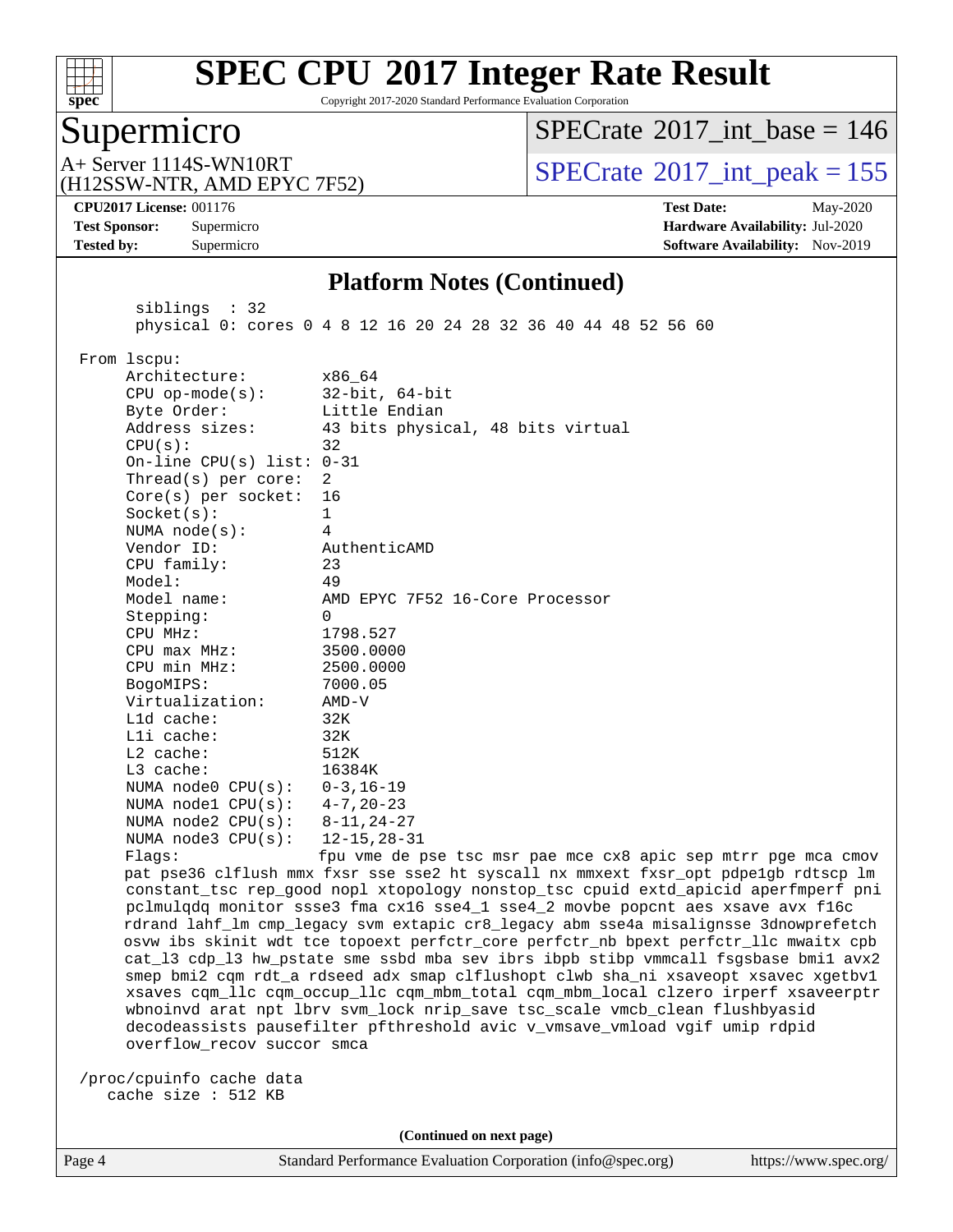

Copyright 2017-2020 Standard Performance Evaluation Corporation

### Supermicro

 $SPECrate$ <sup>®</sup>[2017\\_int\\_base =](http://www.spec.org/auto/cpu2017/Docs/result-fields.html#SPECrate2017intbase) 146

(H12SSW-NTR, AMD EPYC 7F52)

A+ Server 1114S-WN10RT<br>(H12SSW-NTR AMD EPYC 7F52) [SPECrate](http://www.spec.org/auto/cpu2017/Docs/result-fields.html#SPECrate2017intpeak)<sup>®</sup>[2017\\_int\\_peak = 1](http://www.spec.org/auto/cpu2017/Docs/result-fields.html#SPECrate2017intpeak)55

**[Tested by:](http://www.spec.org/auto/cpu2017/Docs/result-fields.html#Testedby)** Supermicro **Supermicro [Software Availability:](http://www.spec.org/auto/cpu2017/Docs/result-fields.html#SoftwareAvailability)** Nov-2019

**[CPU2017 License:](http://www.spec.org/auto/cpu2017/Docs/result-fields.html#CPU2017License)** 001176 **[Test Date:](http://www.spec.org/auto/cpu2017/Docs/result-fields.html#TestDate)** May-2020 **[Test Sponsor:](http://www.spec.org/auto/cpu2017/Docs/result-fields.html#TestSponsor)** Supermicro **[Hardware Availability:](http://www.spec.org/auto/cpu2017/Docs/result-fields.html#HardwareAvailability)** Jul-2020

#### **[Platform Notes \(Continued\)](http://www.spec.org/auto/cpu2017/Docs/result-fields.html#PlatformNotes)**

| From numactl --hardware WARNING: a numactl 'node' might or might not correspond to a<br>physical chip.<br>$available: 4 nodes (0-3)$ |  |  |  |  |  |
|--------------------------------------------------------------------------------------------------------------------------------------|--|--|--|--|--|
| node 0 cpus: 0 1 2 3 16 17 18 19                                                                                                     |  |  |  |  |  |
| node 0 size: 128875 MB                                                                                                               |  |  |  |  |  |
| node 0 free: 128613 MB                                                                                                               |  |  |  |  |  |
| node 1 cpus: 4 5 6 7 20 21 22 23                                                                                                     |  |  |  |  |  |
| node 1 size: 129020 MB                                                                                                               |  |  |  |  |  |
| node 1 free: 128757 MB                                                                                                               |  |  |  |  |  |
| node 2 cpus: 8 9 10 11 24 25 26 27                                                                                                   |  |  |  |  |  |
| node 2 size: 129020 MB                                                                                                               |  |  |  |  |  |
| node 2 free: 128739 MB                                                                                                               |  |  |  |  |  |
| node 3 cpus: 12 13 14 15 28 29 30 31<br>node 3 size: 129009 MB                                                                       |  |  |  |  |  |
| node 3 free: 128796 MB                                                                                                               |  |  |  |  |  |
| node distances:                                                                                                                      |  |  |  |  |  |
| node 0 1 2<br>$\overline{\phantom{a}}$                                                                                               |  |  |  |  |  |
| 0: 10 12 12 12                                                                                                                       |  |  |  |  |  |
| 1: 12 10 12 12                                                                                                                       |  |  |  |  |  |
| 2: 12 12 10 12                                                                                                                       |  |  |  |  |  |
| 3:<br>12 12 12<br>10                                                                                                                 |  |  |  |  |  |
| From /proc/meminfo<br>MemTotal:<br>528307396 kB<br>HugePages_Total:<br>0                                                             |  |  |  |  |  |
| Hugepagesize: 2048 kB                                                                                                                |  |  |  |  |  |
| /usr/bin/lsb_release -d<br>Ubuntu 19.04                                                                                              |  |  |  |  |  |
| From /etc/*release* /etc/*version*<br>debian_version: buster/sid                                                                     |  |  |  |  |  |
| os-release:                                                                                                                          |  |  |  |  |  |
| NAME="Ubuntu"                                                                                                                        |  |  |  |  |  |
| VERSION="19.04 (Disco Dingo)"                                                                                                        |  |  |  |  |  |
| ID=ubuntu                                                                                                                            |  |  |  |  |  |
| ID_LIKE=debian                                                                                                                       |  |  |  |  |  |
| PRETTY_NAME="Ubuntu 19.04"                                                                                                           |  |  |  |  |  |
| VERSION_ID="19.04"<br>HOME_URL="https://www.ubuntu.com/"                                                                             |  |  |  |  |  |
| SUPPORT_URL="https://help.ubuntu.com/"                                                                                               |  |  |  |  |  |
|                                                                                                                                      |  |  |  |  |  |
| uname $-a$ :                                                                                                                         |  |  |  |  |  |
| Linux steven 5.0.0-37-generic #40-Ubuntu SMP Thu Nov 14 00:14:01 UTC 2019 x86_64<br>x86_64 x86_64 GNU/Linux                          |  |  |  |  |  |
|                                                                                                                                      |  |  |  |  |  |
| (Continued on next page)                                                                                                             |  |  |  |  |  |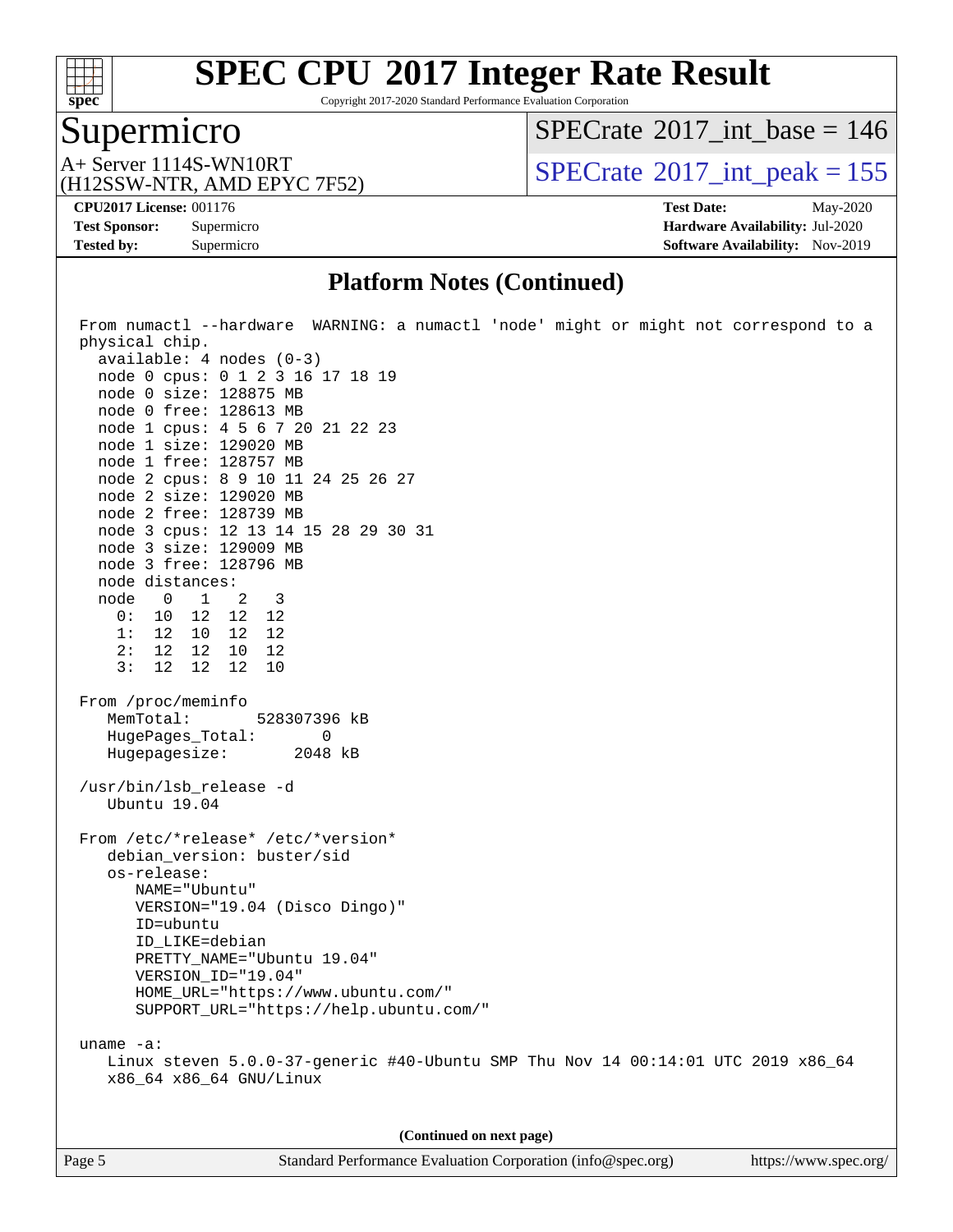

Copyright 2017-2020 Standard Performance Evaluation Corporation

#### Supermicro

 $SPECrate$ <sup>®</sup>[2017\\_int\\_base =](http://www.spec.org/auto/cpu2017/Docs/result-fields.html#SPECrate2017intbase) 146

(H12SSW-NTR, AMD EPYC 7F52)

A+ Server 1114S-WN10RT<br>(H12SSW NTP AMD ERVC 7E52)

**[CPU2017 License:](http://www.spec.org/auto/cpu2017/Docs/result-fields.html#CPU2017License)** 001176 **[Test Date:](http://www.spec.org/auto/cpu2017/Docs/result-fields.html#TestDate)** May-2020 **[Test Sponsor:](http://www.spec.org/auto/cpu2017/Docs/result-fields.html#TestSponsor)** Supermicro **[Hardware Availability:](http://www.spec.org/auto/cpu2017/Docs/result-fields.html#HardwareAvailability)** Jul-2020 **[Tested by:](http://www.spec.org/auto/cpu2017/Docs/result-fields.html#Testedby)** Supermicro **[Software Availability:](http://www.spec.org/auto/cpu2017/Docs/result-fields.html#SoftwareAvailability)** Nov-2019

#### **[Platform Notes \(Continued\)](http://www.spec.org/auto/cpu2017/Docs/result-fields.html#PlatformNotes)**

Kernel self-reported vulnerability status:

itlb\_multihit: Not affected CVE-2018-3620 (L1 Terminal Fault): Not affected Microarchitectural Data Sampling: Not affected CVE-2017-5754 (Meltdown): Not affected CVE-2018-3639 (Speculative Store Bypass): Mitigation: Speculative Store Bypass disabled via prctl and seccomp CVE-2017-5753 (Spectre variant 1): Mitigation: usercopy/swapgs barriers and \_\_user pointer sanitization CVE-2017-5715 (Spectre variant 2): Mitigation: Full AMD retpoline, IBPB: conditional, IBRS\_FW, STIBP: conditional, RSB filling tsx\_async\_abort: Not affected run-level 5 May 27 09:59 SPEC is set to: /root Filesystem Type Size Used Avail Use% Mounted on /dev/sda2 ext4 220G 17G 192G 8% / From /sys/devices/virtual/dmi/id BIOS: American Megatrends Inc. 1.0 05/27/2020 Vendor: Supermicro Product: Super Server Serial: 0123456789 Additional information from dmidecode follows. WARNING: Use caution when you interpret this section. The 'dmidecode' program reads system data which is "intended to allow hardware to be accurately determined", but the intent may not be met, as there are frequent changes to hardware, firmware, and the "DMTF SMBIOS" standard. Memory: 8x NO DIMM Unknown 8x SK Hynix HMAA8GR7AJR4N-XN 64 kB 2 rank 3200 (End of data from sysinfo program) **[Compiler Version Notes](http://www.spec.org/auto/cpu2017/Docs/result-fields.html#CompilerVersionNotes)** ==============================================================================  $C \qquad \qquad | \; 502.\text{gcc\_r}(\text{peak})$ ------------------------------------------------------------------------------

AOCC.LLVM.2.0.0.B191.2019\_07\_19 clang version 8.0.0 (CLANG: Jenkins AOCC\_2\_0\_0-Build#191) (based on LLVM AOCC.LLVM.2.0.0.B191.2019\_07\_19) Target: i386-unknown-linux-gnu Thread model: posix

**(Continued on next page)**

| Page o |  |
|--------|--|
|--------|--|

Page 6 Standard Performance Evaluation Corporation [\(info@spec.org\)](mailto:info@spec.org) <https://www.spec.org/>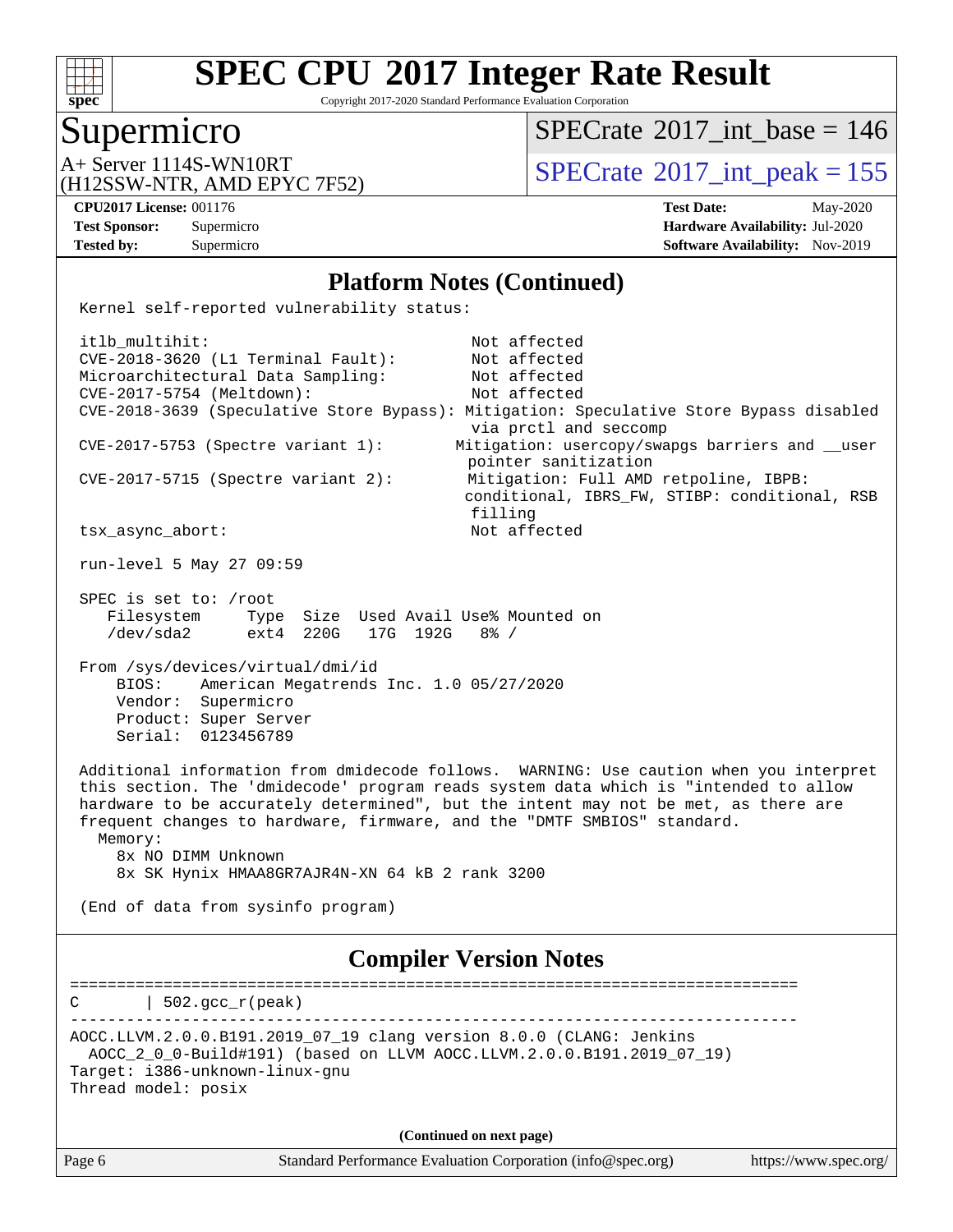

Copyright 2017-2020 Standard Performance Evaluation Corporation

## **Supermicro**

 $SPECrate$ <sup>®</sup>[2017\\_int\\_base =](http://www.spec.org/auto/cpu2017/Docs/result-fields.html#SPECrate2017intbase) 146

(H12SSW-NTR, AMD EPYC 7F52)

A+ Server 1114S-WN10RT<br>
(H12SSW-NTR AMD EPYC 7F52) [SPECrate](http://www.spec.org/auto/cpu2017/Docs/result-fields.html#SPECrate2017intpeak)<sup>®</sup>[2017\\_int\\_peak = 1](http://www.spec.org/auto/cpu2017/Docs/result-fields.html#SPECrate2017intpeak)55

**[CPU2017 License:](http://www.spec.org/auto/cpu2017/Docs/result-fields.html#CPU2017License)** 001176 **[Test Date:](http://www.spec.org/auto/cpu2017/Docs/result-fields.html#TestDate)** May-2020 **[Test Sponsor:](http://www.spec.org/auto/cpu2017/Docs/result-fields.html#TestSponsor)** Supermicro **[Hardware Availability:](http://www.spec.org/auto/cpu2017/Docs/result-fields.html#HardwareAvailability)** Jul-2020 **[Tested by:](http://www.spec.org/auto/cpu2017/Docs/result-fields.html#Testedby)** Supermicro **[Software Availability:](http://www.spec.org/auto/cpu2017/Docs/result-fields.html#SoftwareAvailability)** Nov-2019

#### **[Compiler Version Notes \(Continued\)](http://www.spec.org/auto/cpu2017/Docs/result-fields.html#CompilerVersionNotes)**

| Page 7 | Standard Performance Evaluation Corporation (info@spec.org)                                                                                                                    | https://www.spec.org/ |
|--------|--------------------------------------------------------------------------------------------------------------------------------------------------------------------------------|-----------------------|
|        | (Continued on next page)                                                                                                                                                       |                       |
| $C++$  | 520.omnetpp_r(base, peak) 523.xalancbmk_r(base)                                                                                                                                |                       |
|        | InstalledDir: /sppo/dev/compilers/aocc-compiler-2.0.0/bin                                                                                                                      |                       |
|        | AOCC_2_0_0-Build#191) (based on LLVM AOCC.LLVM.2.0.0.B191.2019_07_19)<br>Target: i386-unknown-linux-gnu<br>Thread model: posix                                                 |                       |
|        | AOCC.LLVM.2.0.0.B191.2019_07_19 clang version 8.0.0 (CLANG: Jenkins                                                                                                            |                       |
| $C++$  | 523.xalancbmk_r(peak)                                                                                                                                                          |                       |
|        | InstalledDir: /sppo/dev/compilers/aocc-compiler-2.0.0/bin                                                                                                                      |                       |
|        | AOCC_2_0_0-Build#191) (based on LLVM AOCC.LLVM.2.0.0.B191.2019_07_19)<br>Target: x86_64-unknown-linux-gnu<br>Thread model: posix                                               |                       |
|        | AOCC.LLVM.2.0.0.B191.2019_07_19 clang version 8.0.0 (CLANG: Jenkins                                                                                                            |                       |
| C      | 500.perlbench_r(base, peak) 502.gcc_r(base) 505.mcf_r(base, peak)<br>525.x264_r(base, peak) 557.xz_r(base, peak)                                                               |                       |
|        | InstalledDir: /sppo/dev/compilers/aocc-compiler-2.0.0/bin                                                                                                                      |                       |
|        | Thread model: posix                                                                                                                                                            |                       |
|        | AOCC.LLVM.2.0.0.B191.2019_07_19 clang version 8.0.0 (CLANG: Jenkins<br>AOCC_2_0_0-Build#191) (based on LLVM AOCC.LLVM.2.0.0.B191.2019_07_19)<br>Target: i386-unknown-linux-gnu |                       |
|        | _______________________________                                                                                                                                                |                       |
| C      | $\vert$ 502.gcc_r(peak)                                                                                                                                                        |                       |
|        | Target: x86_64-unknown-linux-gnu<br>Thread model: posix<br>InstalledDir: /sppo/dev/compilers/aocc-compiler-2.0.0/bin                                                           |                       |
|        | AOCC.LLVM.2.0.0.B191.2019_07_19 clang version 8.0.0 (CLANG: Jenkins<br>AOCC_2_0_0-Build#191) (based on LLVM AOCC.LLVM.2.0.0.B191.2019_07_19)                                   |                       |
| C      | 500.perlbench_r(base, peak) 502.gcc_r(base) 505.mcf_r(base, peak)<br>525.x264_r(base, peak) 557.xz_r(base, peak)                                                               |                       |
|        | ============                                                                                                                                                                   |                       |
|        | InstalledDir: /sppo/dev/compilers/aocc-compiler-2.0.0/bin                                                                                                                      |                       |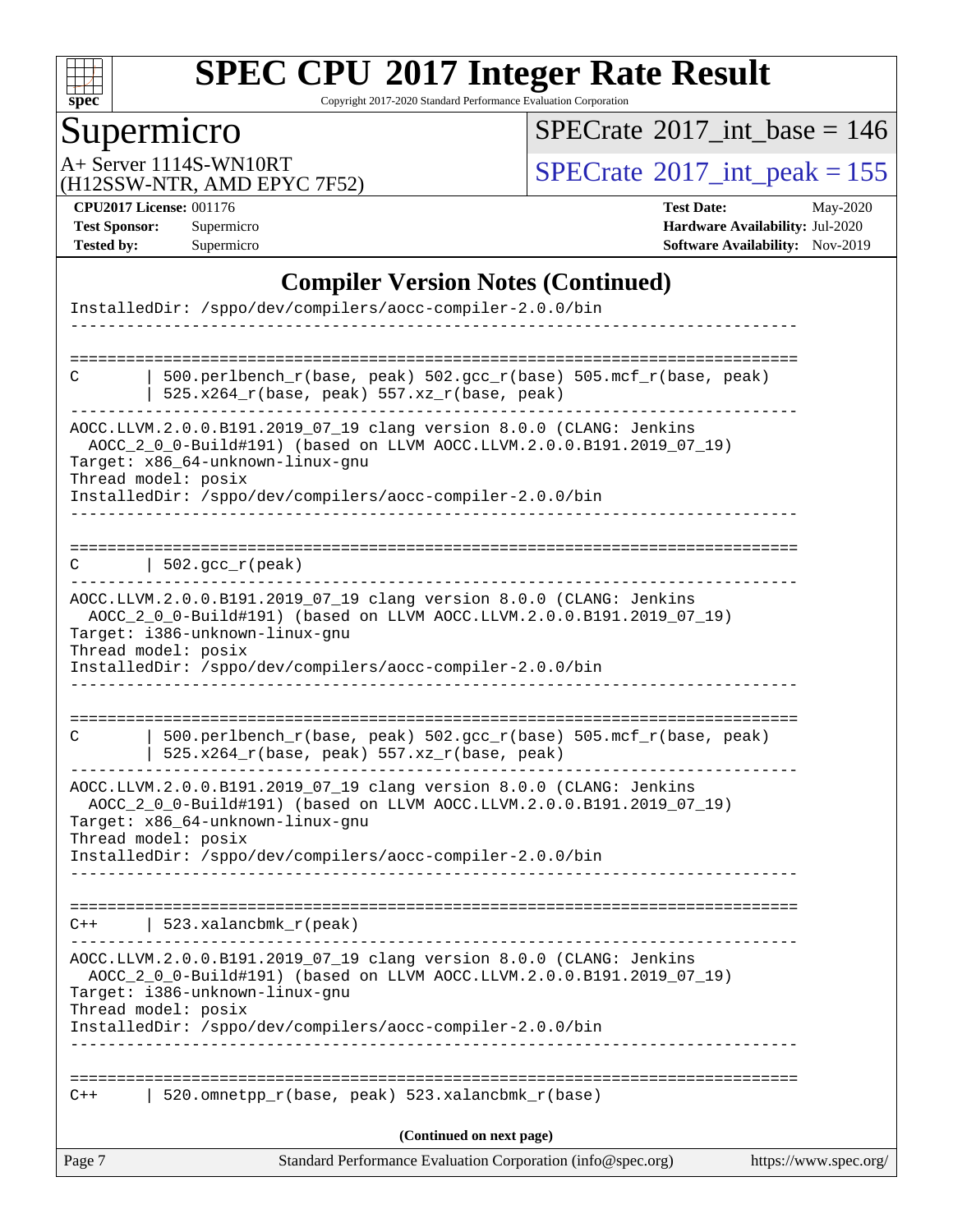

Copyright 2017-2020 Standard Performance Evaluation Corporation

### Supermicro

 $SPECrate$ <sup>®</sup>[2017\\_int\\_base =](http://www.spec.org/auto/cpu2017/Docs/result-fields.html#SPECrate2017intbase) 146

(H12SSW-NTR, AMD EPYC 7F52)

A+ Server 1114S-WN10RT<br>(H12SSW-NTR AMD EPYC 7F52) [SPECrate](http://www.spec.org/auto/cpu2017/Docs/result-fields.html#SPECrate2017intpeak)<sup>®</sup>[2017\\_int\\_peak = 1](http://www.spec.org/auto/cpu2017/Docs/result-fields.html#SPECrate2017intpeak)55

**[CPU2017 License:](http://www.spec.org/auto/cpu2017/Docs/result-fields.html#CPU2017License)** 001176 **[Test Date:](http://www.spec.org/auto/cpu2017/Docs/result-fields.html#TestDate)** May-2020 **[Test Sponsor:](http://www.spec.org/auto/cpu2017/Docs/result-fields.html#TestSponsor)** Supermicro **[Hardware Availability:](http://www.spec.org/auto/cpu2017/Docs/result-fields.html#HardwareAvailability)** Jul-2020 **[Tested by:](http://www.spec.org/auto/cpu2017/Docs/result-fields.html#Testedby)** Supermicro **Supermicro [Software Availability:](http://www.spec.org/auto/cpu2017/Docs/result-fields.html#SoftwareAvailability)** Nov-2019

#### **[Compiler Version Notes \(Continued\)](http://www.spec.org/auto/cpu2017/Docs/result-fields.html#CompilerVersionNotes)**

| 531.deepsjeng_r(base, peak) 541.leela_r(base, peak)                                                                                                                                                                                                                  |  |  |  |  |
|----------------------------------------------------------------------------------------------------------------------------------------------------------------------------------------------------------------------------------------------------------------------|--|--|--|--|
| AOCC.LLVM.2.0.0.B191.2019_07_19 clang version 8.0.0 (CLANG: Jenkins<br>AOCC_2_0_0-Build#191) (based on LLVM AOCC.LLVM.2.0.0.B191.2019_07_19)<br>Target: x86_64-unknown-linux-gnu<br>Thread model: posix<br>InstalledDir: /sppo/dev/compilers/aocc-compiler-2.0.0/bin |  |  |  |  |
|                                                                                                                                                                                                                                                                      |  |  |  |  |
|                                                                                                                                                                                                                                                                      |  |  |  |  |
| 523.xalancbmk r(peak)<br>$C++$                                                                                                                                                                                                                                       |  |  |  |  |
| AOCC.LLVM.2.0.0.B191.2019_07_19 clang version 8.0.0 (CLANG: Jenkins<br>AOCC_2_0_0-Build#191) (based on LLVM AOCC.LLVM.2.0.0.B191.2019_07_19)<br>Target: i386-unknown-linux-gnu<br>Thread model: posix                                                                |  |  |  |  |
| InstalledDir: /sppo/dev/compilers/aocc-compiler-2.0.0/bin                                                                                                                                                                                                            |  |  |  |  |
|                                                                                                                                                                                                                                                                      |  |  |  |  |
| $C++$<br>520.omnetpp_r(base, peak) 523.xalancbmk_r(base)<br>531.deepsjeng_r(base, peak) 541.leela_r(base, peak)                                                                                                                                                      |  |  |  |  |
| AOCC.LLVM.2.0.0.B191.2019_07_19 clang version 8.0.0 (CLANG: Jenkins<br>AOCC_2_0_0-Build#191) (based on LLVM AOCC.LLVM.2.0.0.B191.2019_07_19)<br>Target: x86_64-unknown-linux-gnu<br>Thread model: posix                                                              |  |  |  |  |
| InstalledDir: /sppo/dev/compilers/aocc-compiler-2.0.0/bin                                                                                                                                                                                                            |  |  |  |  |
|                                                                                                                                                                                                                                                                      |  |  |  |  |
| Fortran   $548$ . exchange $2r$ (base, peak)                                                                                                                                                                                                                         |  |  |  |  |
| AOCC.LLVM.2.0.0.B191.2019_07_19 clang version 8.0.0 (CLANG: Jenkins<br>AOCC_2_0_0-Build#191) (based on LLVM AOCC.LLVM.2.0.0.B191.2019_07_19)<br>Target: x86_64-unknown-linux-gnu<br>Thread model: posix                                                              |  |  |  |  |
| InstalledDir: /sppo/dev/compilers/aocc-compiler-2.0.0/bin                                                                                                                                                                                                            |  |  |  |  |
|                                                                                                                                                                                                                                                                      |  |  |  |  |
| <b>Base Compiler Invocation</b>                                                                                                                                                                                                                                      |  |  |  |  |
|                                                                                                                                                                                                                                                                      |  |  |  |  |
| C benchmarks:<br>clang                                                                                                                                                                                                                                               |  |  |  |  |

**(Continued on next page)**

Page 8 Standard Performance Evaluation Corporation [\(info@spec.org\)](mailto:info@spec.org) <https://www.spec.org/>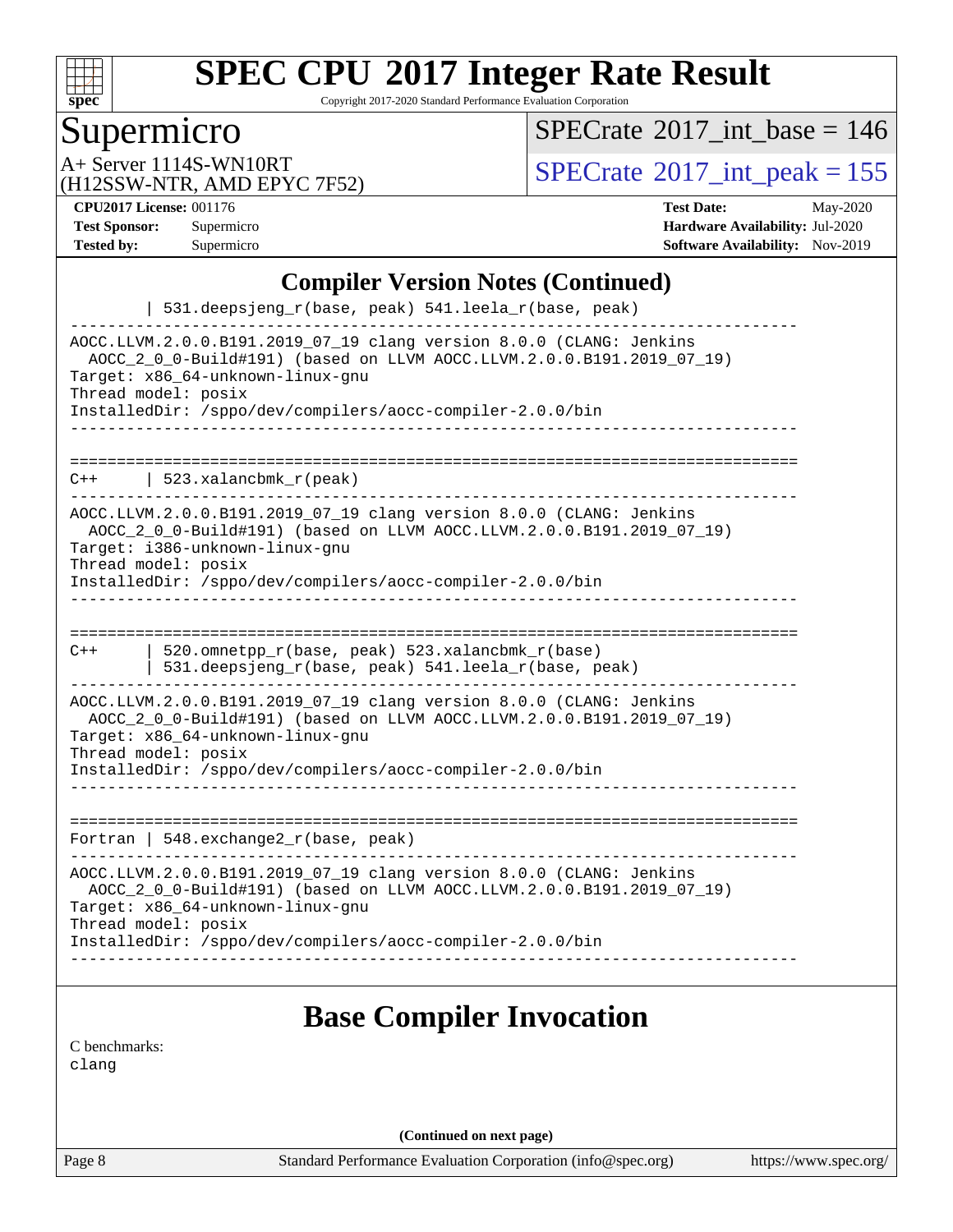

Copyright 2017-2020 Standard Performance Evaluation Corporation

#### Supermicro

 $SPECTate$ <sup>®</sup>[2017\\_int\\_base =](http://www.spec.org/auto/cpu2017/Docs/result-fields.html#SPECrate2017intbase) 146

(H12SSW-NTR, AMD EPYC 7F52)

A+ Server 1114S-WN10RT  $\begin{array}{c} \text{SPECrate} \text{\textdegree}2017\_int\_peak = 155 \\ \text{SPECrate} \text{\textdegree}2017\_int\_peak = 155 \end{array}$  $\begin{array}{c} \text{SPECrate} \text{\textdegree}2017\_int\_peak = 155 \\ \text{SPECrate} \text{\textdegree}2017\_int\_peak = 155 \end{array}$  $\begin{array}{c} \text{SPECrate} \text{\textdegree}2017\_int\_peak = 155 \\ \text{SPECrate} \text{\textdegree}2017\_int\_peak = 155 \end{array}$ 

**[CPU2017 License:](http://www.spec.org/auto/cpu2017/Docs/result-fields.html#CPU2017License)** 001176 **[Test Date:](http://www.spec.org/auto/cpu2017/Docs/result-fields.html#TestDate)** May-2020 **[Test Sponsor:](http://www.spec.org/auto/cpu2017/Docs/result-fields.html#TestSponsor)** Supermicro **[Hardware Availability:](http://www.spec.org/auto/cpu2017/Docs/result-fields.html#HardwareAvailability)** Jul-2020 **[Tested by:](http://www.spec.org/auto/cpu2017/Docs/result-fields.html#Testedby)** Supermicro **[Software Availability:](http://www.spec.org/auto/cpu2017/Docs/result-fields.html#SoftwareAvailability)** Nov-2019

### **[Base Compiler Invocation \(Continued\)](http://www.spec.org/auto/cpu2017/Docs/result-fields.html#BaseCompilerInvocation)**

[C++ benchmarks:](http://www.spec.org/auto/cpu2017/Docs/result-fields.html#CXXbenchmarks) [clang++](http://www.spec.org/cpu2017/results/res2020q3/cpu2017-20200707-23427.flags.html#user_CXXbase_clang-cpp)

[Fortran benchmarks](http://www.spec.org/auto/cpu2017/Docs/result-fields.html#Fortranbenchmarks): [flang](http://www.spec.org/cpu2017/results/res2020q3/cpu2017-20200707-23427.flags.html#user_FCbase_flang)

#### **[Base Portability Flags](http://www.spec.org/auto/cpu2017/Docs/result-fields.html#BasePortabilityFlags)**

 500.perlbench\_r: [-DSPEC\\_LINUX\\_X64](http://www.spec.org/cpu2017/results/res2020q3/cpu2017-20200707-23427.flags.html#b500.perlbench_r_basePORTABILITY_DSPEC_LINUX_X64) [-DSPEC\\_LP64](http://www.spec.org/cpu2017/results/res2020q3/cpu2017-20200707-23427.flags.html#b500.perlbench_r_baseEXTRA_PORTABILITY_DSPEC_LP64) 502.gcc\_r: [-DSPEC\\_LP64](http://www.spec.org/cpu2017/results/res2020q3/cpu2017-20200707-23427.flags.html#suite_baseEXTRA_PORTABILITY502_gcc_r_DSPEC_LP64) 505.mcf\_r: [-DSPEC\\_LP64](http://www.spec.org/cpu2017/results/res2020q3/cpu2017-20200707-23427.flags.html#suite_baseEXTRA_PORTABILITY505_mcf_r_DSPEC_LP64) 520.omnetpp\_r: [-DSPEC\\_LP64](http://www.spec.org/cpu2017/results/res2020q3/cpu2017-20200707-23427.flags.html#suite_baseEXTRA_PORTABILITY520_omnetpp_r_DSPEC_LP64) 523.xalancbmk\_r: [-DSPEC\\_LINUX](http://www.spec.org/cpu2017/results/res2020q3/cpu2017-20200707-23427.flags.html#b523.xalancbmk_r_basePORTABILITY_DSPEC_LINUX) [-DSPEC\\_LP64](http://www.spec.org/cpu2017/results/res2020q3/cpu2017-20200707-23427.flags.html#suite_baseEXTRA_PORTABILITY523_xalancbmk_r_DSPEC_LP64) 525.x264\_r: [-DSPEC\\_LP64](http://www.spec.org/cpu2017/results/res2020q3/cpu2017-20200707-23427.flags.html#suite_baseEXTRA_PORTABILITY525_x264_r_DSPEC_LP64) 531.deepsjeng\_r: [-DSPEC\\_LP64](http://www.spec.org/cpu2017/results/res2020q3/cpu2017-20200707-23427.flags.html#suite_baseEXTRA_PORTABILITY531_deepsjeng_r_DSPEC_LP64) 541.leela\_r: [-DSPEC\\_LP64](http://www.spec.org/cpu2017/results/res2020q3/cpu2017-20200707-23427.flags.html#suite_baseEXTRA_PORTABILITY541_leela_r_DSPEC_LP64) 548.exchange2\_r: [-DSPEC\\_LP64](http://www.spec.org/cpu2017/results/res2020q3/cpu2017-20200707-23427.flags.html#suite_baseEXTRA_PORTABILITY548_exchange2_r_DSPEC_LP64) 557.xz\_r: [-DSPEC\\_LP64](http://www.spec.org/cpu2017/results/res2020q3/cpu2017-20200707-23427.flags.html#suite_baseEXTRA_PORTABILITY557_xz_r_DSPEC_LP64)

### **[Base Optimization Flags](http://www.spec.org/auto/cpu2017/Docs/result-fields.html#BaseOptimizationFlags)**

[C benchmarks](http://www.spec.org/auto/cpu2017/Docs/result-fields.html#Cbenchmarks):

```
-flto -Wl,-mllvm -Wl,-function-specialize
-Wl,-mllvm -Wl,-region-vectorize -Wl,-mllvm -Wl,-vector-library=LIBMVEC
-Wl,-mllvm -Wl,-reduce-array-computations=3 -O3 -ffast-math
-march=znver2 -fstruct-layout=3 -mllvm -unroll-threshold=50
-fremap-arrays -mllvm -function-specialize -mllvm -enable-gvn-hoist
-mllvm -reduce-array-computations=3 -mllvm -global-vectorize-slp
-mllvm -vector-library=LIBMVEC -mllvm -inline-threshold=1000
-flv-function-specialization -z muldefs -lmvec -lamdlibm -ljemalloc
-lflang
C++ benchmarks: 
-flto -Wl,-mllvm -Wl,-function-specialize
-Wl,-mllvm -Wl,-region-vectorize -Wl,-mllvm -Wl,-vector-library=LIBMVEC
-Wl,-mllvm -Wl,-reduce-array-computations=3
-Wl,-mllvm -Wl,-suppress-fmas -O3 -ffast-math -march=znver2
-mllvm -loop-unswitch-threshold=200000 -mllvm -vector-library=LIBMVEC
-mllvm -unroll-threshold=100 -flv-function-specialization
-mllvm -enable-partial-unswitch -z muldefs -lmvec -lamdlibm
```
[-ljemalloc](http://www.spec.org/cpu2017/results/res2020q3/cpu2017-20200707-23427.flags.html#user_CXXbase_jemalloc-lib) [-lflang](http://www.spec.org/cpu2017/results/res2020q3/cpu2017-20200707-23427.flags.html#user_CXXbase_F-lflang)

**(Continued on next page)**

|        | $\blacksquare$                                              |                       |
|--------|-------------------------------------------------------------|-----------------------|
| Page 9 | Standard Performance Evaluation Corporation (info@spec.org) | https://www.spec.org/ |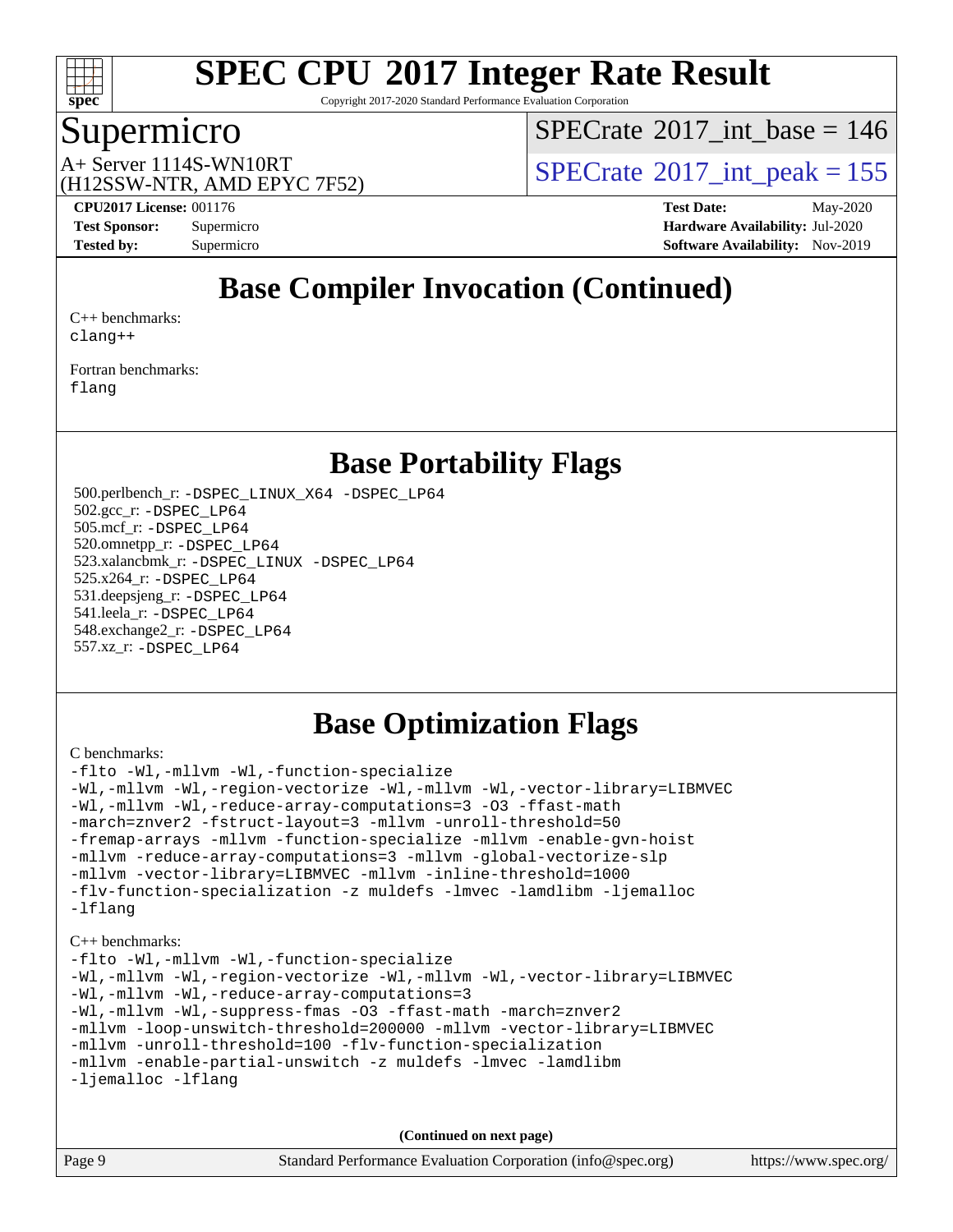

Copyright 2017-2020 Standard Performance Evaluation Corporation

#### Supermicro

 $SPECTate$ <sup>®</sup>[2017\\_int\\_base =](http://www.spec.org/auto/cpu2017/Docs/result-fields.html#SPECrate2017intbase) 146

(H12SSW-NTR, AMD EPYC 7F52)

A+ Server 1114S-WN10RT<br>(H12SSW NTP AMD ERVC 7E52)

**[CPU2017 License:](http://www.spec.org/auto/cpu2017/Docs/result-fields.html#CPU2017License)** 001176 **[Test Date:](http://www.spec.org/auto/cpu2017/Docs/result-fields.html#TestDate)** May-2020 **[Test Sponsor:](http://www.spec.org/auto/cpu2017/Docs/result-fields.html#TestSponsor)** Supermicro **[Hardware Availability:](http://www.spec.org/auto/cpu2017/Docs/result-fields.html#HardwareAvailability)** Jul-2020 **[Tested by:](http://www.spec.org/auto/cpu2017/Docs/result-fields.html#Testedby)** Supermicro **[Software Availability:](http://www.spec.org/auto/cpu2017/Docs/result-fields.html#SoftwareAvailability)** Nov-2019

### **[Base Optimization Flags \(Continued\)](http://www.spec.org/auto/cpu2017/Docs/result-fields.html#BaseOptimizationFlags)**

[Fortran benchmarks](http://www.spec.org/auto/cpu2017/Docs/result-fields.html#Fortranbenchmarks):

[-flto](http://www.spec.org/cpu2017/results/res2020q3/cpu2017-20200707-23427.flags.html#user_FCbase_aocc-flto) [-Wl,-mllvm -Wl,-function-specialize](http://www.spec.org/cpu2017/results/res2020q3/cpu2017-20200707-23427.flags.html#user_FCbase_F-function-specialize_7e7e661e57922243ee67c9a1251cb8910e607325179a0ce7f2884e09a6f5d4a5ef0ae4f37e8a2a11c95fc48e931f06dc2b6016f14b511fcb441e048bef1b065a) [-Wl,-mllvm -Wl,-region-vectorize](http://www.spec.org/cpu2017/results/res2020q3/cpu2017-20200707-23427.flags.html#user_FCbase_F-region-vectorize_fb6c6b5aa293c88efc6c7c2b52b20755e943585b1fe8658c35afef78727fff56e1a56891413c30e36b8e2a6f9a71126986319243e80eb6110b78b288f533c52b) [-Wl,-mllvm -Wl,-vector-library=LIBMVEC](http://www.spec.org/cpu2017/results/res2020q3/cpu2017-20200707-23427.flags.html#user_FCbase_F-use-vector-library_0a14b27fae317f283640384a31f7bfcc2bd4c1d0b5cfc618a3a430800c9b20217b00f61303eff223a3251b4f06ffbc9739dc5296db9d1fbb9ad24a3939d86d66) [-Wl,-mllvm -Wl,-reduce-array-computations=3](http://www.spec.org/cpu2017/results/res2020q3/cpu2017-20200707-23427.flags.html#user_FCbase_F-reduce-array-computations_b882aefe7a5dda4e33149f6299762b9a720dace3e498e13756f4c04e5a19edf5315c1f3993de2e61ec41e8c206231f84e05da7040e1bb5d69ba27d10a12507e4) [-ffast-math](http://www.spec.org/cpu2017/results/res2020q3/cpu2017-20200707-23427.flags.html#user_FCbase_aocc-ffast-math) [-Wl,-mllvm -Wl,-inline-recursion=4](http://www.spec.org/cpu2017/results/res2020q3/cpu2017-20200707-23427.flags.html#user_FCbase_F-inline-recursion) [-Wl,-mllvm -Wl,-lsr-in-nested-loop](http://www.spec.org/cpu2017/results/res2020q3/cpu2017-20200707-23427.flags.html#user_FCbase_F-lsr-in-nested-loop_de4bc7331d07d857538198a5cc9592bc905d78a18065d49b9acfd1f777ae9eca5716aaa3e0e674a48e2e5ec9dad184ee0c682635ad7eff4181b32ab748bf2f49) [-Wl,-mllvm -Wl,-enable-iv-split](http://www.spec.org/cpu2017/results/res2020q3/cpu2017-20200707-23427.flags.html#user_FCbase_F-enable-iv-split_efc18925ba63acc4bb74cb6e43d0987b7b3cf01924ad910e2a6edbbbd0f8b582e31f1ee7ccede3f08176ef2ad41c69507170fb32301bf478d45ceb38dfb89c5e) [-O3](http://www.spec.org/cpu2017/results/res2020q3/cpu2017-20200707-23427.flags.html#user_FCbase_F-O3) [-march=znver2](http://www.spec.org/cpu2017/results/res2020q3/cpu2017-20200707-23427.flags.html#user_FCbase_aocc-march_3e2e19cff2eeef60c5d90b059483627c9ea47eca6d66670dbd53f9185f6439e27eb5e104cf773e9e8ab18c8842ce63e461a3e948d0214bd567ef3ade411bf467) [-funroll-loops](http://www.spec.org/cpu2017/results/res2020q3/cpu2017-20200707-23427.flags.html#user_FCbase_aocc-unroll-loops) [-Mrecursive](http://www.spec.org/cpu2017/results/res2020q3/cpu2017-20200707-23427.flags.html#user_FCbase_F-mrecursive_20a145d63f12d5750a899e17d4450b5b8b40330a9bb4af13688ca650e6fb30857bbbe44fb35cdbb895df6e5b2769de0a0d7659f51ff17acfbef6febafec4023f) [-mllvm -vector-library=LIBMVEC](http://www.spec.org/cpu2017/results/res2020q3/cpu2017-20200707-23427.flags.html#user_FCbase_F-use-vector-library_e584e20b4f7ec96aa109254b65d8e01d864f3d68580371b9d93ed7c338191d4cfce20c3c864632264effc6bbe4c7c38153d02096a342ee92501c4a53204a7871) [-z muldefs](http://www.spec.org/cpu2017/results/res2020q3/cpu2017-20200707-23427.flags.html#user_FCbase_aocc-muldefs) [-mllvm -disable-indvar-simplify](http://www.spec.org/cpu2017/results/res2020q3/cpu2017-20200707-23427.flags.html#user_FCbase_F-disable-indvar-simplify_c8d861bf19eba5001219ab52ef051176e06bf3166017d5c1ce87aec66e795c6723d10bf23d5a91730d61ad4b3f566b39dd0a4d6e5b2af269ebae30428a1f3630) [-mllvm -unroll-aggressive](http://www.spec.org/cpu2017/results/res2020q3/cpu2017-20200707-23427.flags.html#user_FCbase_F-unroll-aggressive_a366db20af3fd871754361e6b05945ac700b8c3fc538cc6688c755ae5874c6da3d6f3bb6e8d93320d5094064830fdb2c06064831f0f08d916cd8f333e5dba6d9) [-mllvm -unroll-threshold=150](http://www.spec.org/cpu2017/results/res2020q3/cpu2017-20200707-23427.flags.html#user_FCbase_F-unroll-threshold_3352736ce55666ed13437f5f5fd6693920e68d4dfd26bba42492bb1c46b6d7692ff5ba7bd4d2ebdab48d140ca981a39154ff0664b4d322a66fc3d1aafa4d7ffe) [-lmvec](http://www.spec.org/cpu2017/results/res2020q3/cpu2017-20200707-23427.flags.html#user_FCbase_F-lmvec) [-lamdlibm](http://www.spec.org/cpu2017/results/res2020q3/cpu2017-20200707-23427.flags.html#user_FCbase_F-lamdlibm) [-ljemalloc](http://www.spec.org/cpu2017/results/res2020q3/cpu2017-20200707-23427.flags.html#user_FCbase_jemalloc-lib) [-lflang](http://www.spec.org/cpu2017/results/res2020q3/cpu2017-20200707-23427.flags.html#user_FCbase_F-lflang)

### **[Peak Compiler Invocation](http://www.spec.org/auto/cpu2017/Docs/result-fields.html#PeakCompilerInvocation)**

[C benchmarks](http://www.spec.org/auto/cpu2017/Docs/result-fields.html#Cbenchmarks): [clang](http://www.spec.org/cpu2017/results/res2020q3/cpu2017-20200707-23427.flags.html#user_CCpeak_clang-c)

[C++ benchmarks:](http://www.spec.org/auto/cpu2017/Docs/result-fields.html#CXXbenchmarks) [clang++](http://www.spec.org/cpu2017/results/res2020q3/cpu2017-20200707-23427.flags.html#user_CXXpeak_clang-cpp)

[Fortran benchmarks](http://www.spec.org/auto/cpu2017/Docs/result-fields.html#Fortranbenchmarks): [flang](http://www.spec.org/cpu2017/results/res2020q3/cpu2017-20200707-23427.flags.html#user_FCpeak_flang)

### **[Peak Portability Flags](http://www.spec.org/auto/cpu2017/Docs/result-fields.html#PeakPortabilityFlags)**

 500.perlbench\_r: [-DSPEC\\_LINUX\\_X64](http://www.spec.org/cpu2017/results/res2020q3/cpu2017-20200707-23427.flags.html#b500.perlbench_r_peakPORTABILITY_DSPEC_LINUX_X64) [-DSPEC\\_LP64](http://www.spec.org/cpu2017/results/res2020q3/cpu2017-20200707-23427.flags.html#b500.perlbench_r_peakEXTRA_PORTABILITY_DSPEC_LP64) 502.gcc\_r: [-D\\_FILE\\_OFFSET\\_BITS=64](http://www.spec.org/cpu2017/results/res2020q3/cpu2017-20200707-23427.flags.html#user_peakEXTRA_PORTABILITY502_gcc_r_F-D_FILE_OFFSET_BITS_5ae949a99b284ddf4e95728d47cb0843d81b2eb0e18bdfe74bbf0f61d0b064f4bda2f10ea5eb90e1dcab0e84dbc592acfc5018bc955c18609f94ddb8d550002c) 505.mcf\_r: [-DSPEC\\_LP64](http://www.spec.org/cpu2017/results/res2020q3/cpu2017-20200707-23427.flags.html#suite_peakEXTRA_PORTABILITY505_mcf_r_DSPEC_LP64) 520.omnetpp\_r: [-DSPEC\\_LP64](http://www.spec.org/cpu2017/results/res2020q3/cpu2017-20200707-23427.flags.html#suite_peakEXTRA_PORTABILITY520_omnetpp_r_DSPEC_LP64) 523.xalancbmk\_r: [-DSPEC\\_LINUX](http://www.spec.org/cpu2017/results/res2020q3/cpu2017-20200707-23427.flags.html#b523.xalancbmk_r_peakPORTABILITY_DSPEC_LINUX) [-D\\_FILE\\_OFFSET\\_BITS=64](http://www.spec.org/cpu2017/results/res2020q3/cpu2017-20200707-23427.flags.html#user_peakEXTRA_PORTABILITY523_xalancbmk_r_F-D_FILE_OFFSET_BITS_5ae949a99b284ddf4e95728d47cb0843d81b2eb0e18bdfe74bbf0f61d0b064f4bda2f10ea5eb90e1dcab0e84dbc592acfc5018bc955c18609f94ddb8d550002c) 525.x264\_r: [-DSPEC\\_LP64](http://www.spec.org/cpu2017/results/res2020q3/cpu2017-20200707-23427.flags.html#suite_peakEXTRA_PORTABILITY525_x264_r_DSPEC_LP64) 531.deepsjeng\_r: [-DSPEC\\_LP64](http://www.spec.org/cpu2017/results/res2020q3/cpu2017-20200707-23427.flags.html#suite_peakEXTRA_PORTABILITY531_deepsjeng_r_DSPEC_LP64) 541.leela\_r: [-DSPEC\\_LP64](http://www.spec.org/cpu2017/results/res2020q3/cpu2017-20200707-23427.flags.html#suite_peakEXTRA_PORTABILITY541_leela_r_DSPEC_LP64) 548.exchange2\_r: [-DSPEC\\_LP64](http://www.spec.org/cpu2017/results/res2020q3/cpu2017-20200707-23427.flags.html#suite_peakEXTRA_PORTABILITY548_exchange2_r_DSPEC_LP64) 557.xz\_r: [-DSPEC\\_LP64](http://www.spec.org/cpu2017/results/res2020q3/cpu2017-20200707-23427.flags.html#suite_peakEXTRA_PORTABILITY557_xz_r_DSPEC_LP64)

### **[Peak Optimization Flags](http://www.spec.org/auto/cpu2017/Docs/result-fields.html#PeakOptimizationFlags)**

[C benchmarks](http://www.spec.org/auto/cpu2017/Docs/result-fields.html#Cbenchmarks):

 500.perlbench\_r: [-flto](http://www.spec.org/cpu2017/results/res2020q3/cpu2017-20200707-23427.flags.html#user_peakCOPTIMIZELDFLAGS500_perlbench_r_aocc-flto) [-Wl,-mllvm -Wl,-function-specialize](http://www.spec.org/cpu2017/results/res2020q3/cpu2017-20200707-23427.flags.html#user_peakLDFLAGS500_perlbench_r_F-function-specialize_7e7e661e57922243ee67c9a1251cb8910e607325179a0ce7f2884e09a6f5d4a5ef0ae4f37e8a2a11c95fc48e931f06dc2b6016f14b511fcb441e048bef1b065a) [-Wl,-mllvm -Wl,-region-vectorize](http://www.spec.org/cpu2017/results/res2020q3/cpu2017-20200707-23427.flags.html#user_peakLDFLAGS500_perlbench_r_F-region-vectorize_fb6c6b5aa293c88efc6c7c2b52b20755e943585b1fe8658c35afef78727fff56e1a56891413c30e36b8e2a6f9a71126986319243e80eb6110b78b288f533c52b)

**(Continued on next page)**

Page 10 Standard Performance Evaluation Corporation [\(info@spec.org\)](mailto:info@spec.org) <https://www.spec.org/>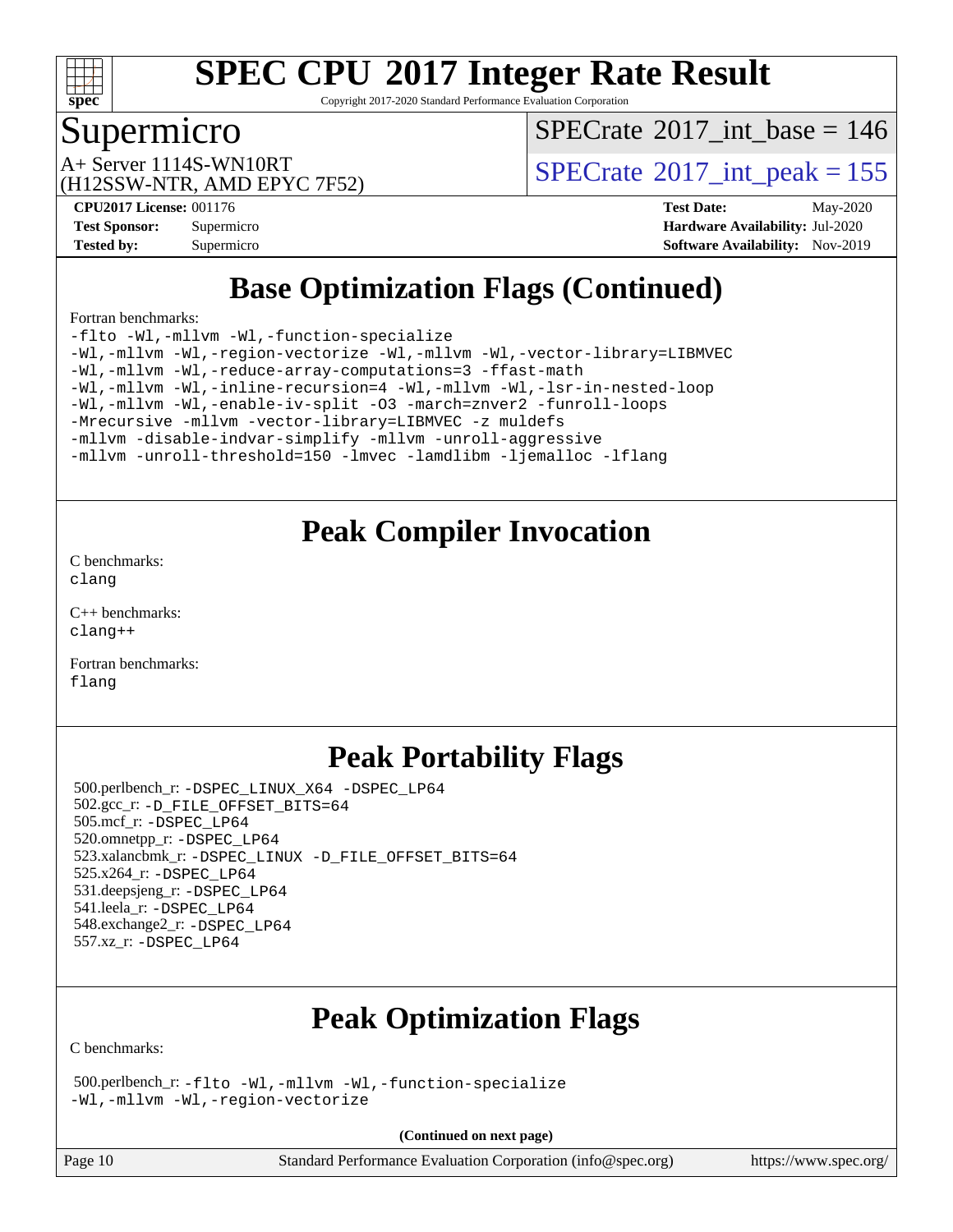

Copyright 2017-2020 Standard Performance Evaluation Corporation

#### Supermicro

 $SPECTate$ <sup>®</sup>[2017\\_int\\_base =](http://www.spec.org/auto/cpu2017/Docs/result-fields.html#SPECrate2017intbase) 146

(H12SSW-NTR, AMD EPYC 7F52)

A+ Server 1114S-WN10RT<br>(H12SSW NTP AMD ERVC 7E52)

**[CPU2017 License:](http://www.spec.org/auto/cpu2017/Docs/result-fields.html#CPU2017License)** 001176 **[Test Date:](http://www.spec.org/auto/cpu2017/Docs/result-fields.html#TestDate)** May-2020 **[Test Sponsor:](http://www.spec.org/auto/cpu2017/Docs/result-fields.html#TestSponsor)** Supermicro **[Hardware Availability:](http://www.spec.org/auto/cpu2017/Docs/result-fields.html#HardwareAvailability)** Jul-2020 **[Tested by:](http://www.spec.org/auto/cpu2017/Docs/result-fields.html#Testedby)** Supermicro **[Software Availability:](http://www.spec.org/auto/cpu2017/Docs/result-fields.html#SoftwareAvailability)** Nov-2019

### **[Peak Optimization Flags \(Continued\)](http://www.spec.org/auto/cpu2017/Docs/result-fields.html#PeakOptimizationFlags)**

```
 500.perlbench_r (continued):
-Wl,-mllvm -Wl,-vector-library=LIBMVEC
-Wl,-mllvm -Wl,-reduce-array-computations=3
-fprofile-instr-generate(pass 1)
-fprofile-instr-use(pass 2) -Ofast -march=znver2
-mno-sse4a -fstruct-layout=5
-mllvm -vectorize-memory-aggressively
-mllvm -function-specialize -mllvm -enable-gvn-hoist
-mllvm -unroll-threshold=50 -fremap-arrays
-mllvm -vector-library=LIBMVEC
-mllvm -reduce-array-computations=3
-mllvm -global-vectorize-slp -mllvm -inline-threshold=1000
-flv-function-specialization -lmvec -lamdlibm -ljemalloc
-lflang
 502.gcc_r: -m32 -flto -Wl,-mllvm -Wl,-function-specialize
-Wl,-mllvm -Wl,-region-vectorize
-Wl,-mllvm -Wl,-vector-library=LIBMVEC
-Wl,-mllvm -Wl,-reduce-array-computations=3 -Ofast
-march=znver2 -mno-sse4a -fstruct-layout=5
-mllvm -vectorize-memory-aggressively
-mllvm -function-specialize -mllvm -enable-gvn-hoist
-mllvm -unroll-threshold=50 -fremap-arrays
-mllvm -vector-library=LIBMVEC
-mllvm -reduce-array-computations=3
-mllvm -global-vectorize-slp -mllvm -inline-threshold=1000
-flv-function-specialization -fgnu89-inline -ljemalloc
 505.mcf_r: -flto -Wl,-mllvm -Wl,-function-specialize
-Wl,-mllvm -Wl,-region-vectorize
-Wl,-mllvm -Wl,-vector-library=LIBMVEC
-Wl,-mllvm -Wl,-reduce-array-computations=3 -Ofast
-march=znver2 -mno-sse4a -fstruct-layout=5
-mllvm -vectorize-memory-aggressively
-mllvm -function-specialize -mllvm -enable-gvn-hoist
-mllvm -unroll-threshold=50 -fremap-arrays
-mllvm -vector-library=LIBMVEC
-mllvm -reduce-array-computations=3
-mllvm -global-vectorize-slp -mllvm -inline-threshold=1000
-flv-function-specialization -lmvec -lamdlibm -ljemalloc
-lflang
 525.x264_r: Same as 500.perlbench_r
 557.xz_r: Same as 505.mcf_r
                                    (Continued on next page)
```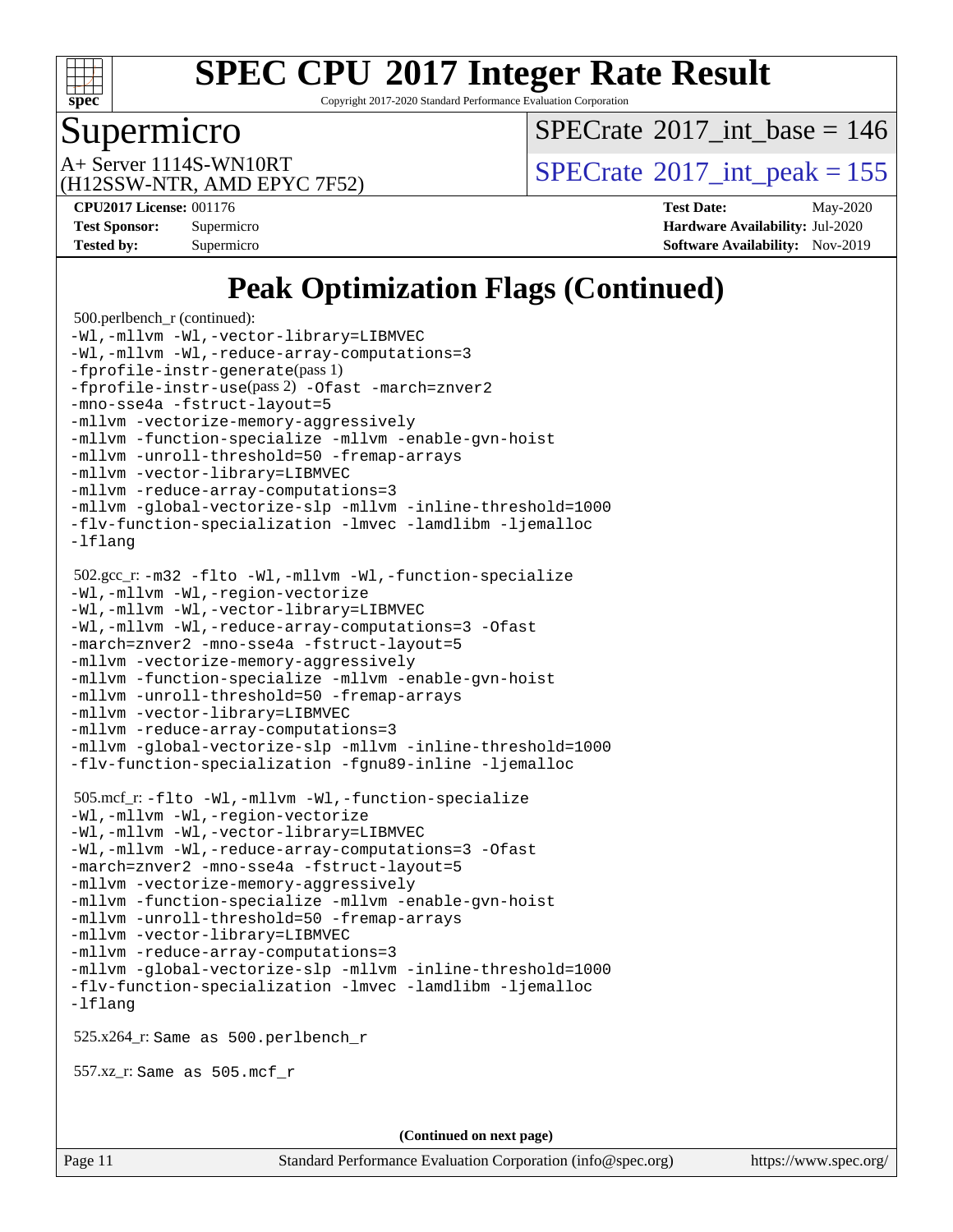

Copyright 2017-2020 Standard Performance Evaluation Corporation

#### Supermicro

 $SPECTate$ <sup>®</sup>[2017\\_int\\_base =](http://www.spec.org/auto/cpu2017/Docs/result-fields.html#SPECrate2017intbase) 146

(H12SSW-NTR, AMD EPYC 7F52)

A+ Server 1114S-WN10RT<br>  $\alpha$ H12SSW NTP AMD FPVC 7E52)

**[CPU2017 License:](http://www.spec.org/auto/cpu2017/Docs/result-fields.html#CPU2017License)** 001176 **[Test Date:](http://www.spec.org/auto/cpu2017/Docs/result-fields.html#TestDate)** May-2020 **[Test Sponsor:](http://www.spec.org/auto/cpu2017/Docs/result-fields.html#TestSponsor)** Supermicro **[Hardware Availability:](http://www.spec.org/auto/cpu2017/Docs/result-fields.html#HardwareAvailability)** Jul-2020 **[Tested by:](http://www.spec.org/auto/cpu2017/Docs/result-fields.html#Testedby)** Supermicro **[Software Availability:](http://www.spec.org/auto/cpu2017/Docs/result-fields.html#SoftwareAvailability)** Nov-2019

## **[Peak Optimization Flags \(Continued\)](http://www.spec.org/auto/cpu2017/Docs/result-fields.html#PeakOptimizationFlags)**

[C++ benchmarks:](http://www.spec.org/auto/cpu2017/Docs/result-fields.html#CXXbenchmarks)

520.omnetpp\_r: basepeak = yes

 523.xalancbmk\_r: [-m32](http://www.spec.org/cpu2017/results/res2020q3/cpu2017-20200707-23427.flags.html#user_peakCXXLD523_xalancbmk_r_F-m32) [-flto](http://www.spec.org/cpu2017/results/res2020q3/cpu2017-20200707-23427.flags.html#user_peakCXXOPTIMIZELDFLAGS523_xalancbmk_r_aocc-flto) [-Wl,-mllvm -Wl,-function-specialize](http://www.spec.org/cpu2017/results/res2020q3/cpu2017-20200707-23427.flags.html#user_peakLDFLAGS523_xalancbmk_r_F-function-specialize_7e7e661e57922243ee67c9a1251cb8910e607325179a0ce7f2884e09a6f5d4a5ef0ae4f37e8a2a11c95fc48e931f06dc2b6016f14b511fcb441e048bef1b065a) [-Wl,-mllvm -Wl,-region-vectorize](http://www.spec.org/cpu2017/results/res2020q3/cpu2017-20200707-23427.flags.html#user_peakLDFLAGS523_xalancbmk_r_F-region-vectorize_fb6c6b5aa293c88efc6c7c2b52b20755e943585b1fe8658c35afef78727fff56e1a56891413c30e36b8e2a6f9a71126986319243e80eb6110b78b288f533c52b) [-Wl,-mllvm -Wl,-vector-library=LIBMVEC](http://www.spec.org/cpu2017/results/res2020q3/cpu2017-20200707-23427.flags.html#user_peakLDFLAGS523_xalancbmk_r_F-use-vector-library_0a14b27fae317f283640384a31f7bfcc2bd4c1d0b5cfc618a3a430800c9b20217b00f61303eff223a3251b4f06ffbc9739dc5296db9d1fbb9ad24a3939d86d66) [-Wl,-mllvm -Wl,-reduce-array-computations=3](http://www.spec.org/cpu2017/results/res2020q3/cpu2017-20200707-23427.flags.html#user_peakLDFLAGS523_xalancbmk_r_F-reduce-array-computations_b882aefe7a5dda4e33149f6299762b9a720dace3e498e13756f4c04e5a19edf5315c1f3993de2e61ec41e8c206231f84e05da7040e1bb5d69ba27d10a12507e4) [-Ofast](http://www.spec.org/cpu2017/results/res2020q3/cpu2017-20200707-23427.flags.html#user_peakCXXOPTIMIZE523_xalancbmk_r_aocc-Ofast) [-march=znver2](http://www.spec.org/cpu2017/results/res2020q3/cpu2017-20200707-23427.flags.html#user_peakCXXOPTIMIZE523_xalancbmk_r_aocc-march_3e2e19cff2eeef60c5d90b059483627c9ea47eca6d66670dbd53f9185f6439e27eb5e104cf773e9e8ab18c8842ce63e461a3e948d0214bd567ef3ade411bf467) [-flv-function-specialization](http://www.spec.org/cpu2017/results/res2020q3/cpu2017-20200707-23427.flags.html#user_peakCXXOPTIMIZE523_xalancbmk_r_F-flv-function-specialization) [-mllvm -unroll-threshold=100](http://www.spec.org/cpu2017/results/res2020q3/cpu2017-20200707-23427.flags.html#user_peakCXXOPTIMIZE523_xalancbmk_r_F-unroll-threshold_2755d0c78138845d361fa1543e3a063fffa198df9b3edf0cfb856bbc88a81e1769b12ac7a550c5d35197be55360db1a3f95a8d1304df999456cabf5120c45168) [-mllvm -enable-partial-unswitch](http://www.spec.org/cpu2017/results/res2020q3/cpu2017-20200707-23427.flags.html#user_peakCXXOPTIMIZE523_xalancbmk_r_F-enable-partial-unswitch_6e1c33f981d77963b1eaf834973128a7f33ce3f8e27f54689656697a35e89dcc875281e0e6283d043e32f367dcb605ba0e307a92e830f7e326789fa6c61b35d3) [-mllvm -loop-unswitch-threshold=200000](http://www.spec.org/cpu2017/results/res2020q3/cpu2017-20200707-23427.flags.html#user_peakCXXOPTIMIZE523_xalancbmk_r_F-loop-unswitch-threshold_f9a82ae3270e55b5fbf79d0d96ee93606b73edbbe527d20b18b7bff1a3a146ad50cfc7454c5297978340ae9213029016a7d16221274d672d3f7f42ed25274e1d) [-mllvm -vector-library=LIBMVEC](http://www.spec.org/cpu2017/results/res2020q3/cpu2017-20200707-23427.flags.html#user_peakCXXOPTIMIZE523_xalancbmk_r_F-use-vector-library_e584e20b4f7ec96aa109254b65d8e01d864f3d68580371b9d93ed7c338191d4cfce20c3c864632264effc6bbe4c7c38153d02096a342ee92501c4a53204a7871) [-mllvm -inline-threshold=1000](http://www.spec.org/cpu2017/results/res2020q3/cpu2017-20200707-23427.flags.html#user_peakCXXOPTIMIZE523_xalancbmk_r_dragonegg-llvm-inline-threshold_b7832241b0a6397e4ecdbaf0eb7defdc10f885c2a282fa3240fdc99844d543fda39cf8a4a9dccf68cf19b5438ac3b455264f478df15da0f4988afa40d8243bab) [-ljemalloc](http://www.spec.org/cpu2017/results/res2020q3/cpu2017-20200707-23427.flags.html#user_peakEXTRA_LIBS523_xalancbmk_r_jemalloc-lib)

```
 531.deepsjeng_r: -flto -Wl,-mllvm -Wl,-function-specialize
-Wl,-mllvm -Wl,-region-vectorize
-Wl,-mllvm -Wl,-vector-library=LIBMVEC
-Wl,-mllvm -Wl,-reduce-array-computations=3 -Ofast
-march=znver2 -flv-function-specialization
-mllvm -unroll-threshold=100
-mllvm -enable-partial-unswitch
-mllvm -loop-unswitch-threshold=200000
-mllvm -vector-library=LIBMVEC
-mllvm -inline-threshold=1000 -lmvec -lamdlibm -ljemalloc
-lflang
```
541.leela\_r: basepeak = yes

[Fortran benchmarks](http://www.spec.org/auto/cpu2017/Docs/result-fields.html#Fortranbenchmarks):

548.exchange2\_r: basepeak = yes

#### **[Peak Other Flags](http://www.spec.org/auto/cpu2017/Docs/result-fields.html#PeakOtherFlags)**

[C benchmarks](http://www.spec.org/auto/cpu2017/Docs/result-fields.html#Cbenchmarks):

502.gcc\_r: [-L/sppo/dev/cpu2017/v110/amd\\_rate\\_aocc200\\_rome\\_C\\_lib/32](http://www.spec.org/cpu2017/results/res2020q3/cpu2017-20200707-23427.flags.html#user_peakEXTRA_LIBS502_gcc_r_Link_path_a9570a09ab7984dec96953723679ba46d1cc889e68ea807206190854d2467589825e735b1949203d0133560968f4d6db4c58ee4bd595cb0557b3761d194796c7)

[C++ benchmarks:](http://www.spec.org/auto/cpu2017/Docs/result-fields.html#CXXbenchmarks)

523.xalancbmk\_r: [-L/sppo/dev/cpu2017/v110/amd\\_rate\\_aocc200\\_rome\\_C\\_lib/32](http://www.spec.org/cpu2017/results/res2020q3/cpu2017-20200707-23427.flags.html#user_peakEXTRA_LIBS523_xalancbmk_r_Link_path_a9570a09ab7984dec96953723679ba46d1cc889e68ea807206190854d2467589825e735b1949203d0133560968f4d6db4c58ee4bd595cb0557b3761d194796c7)